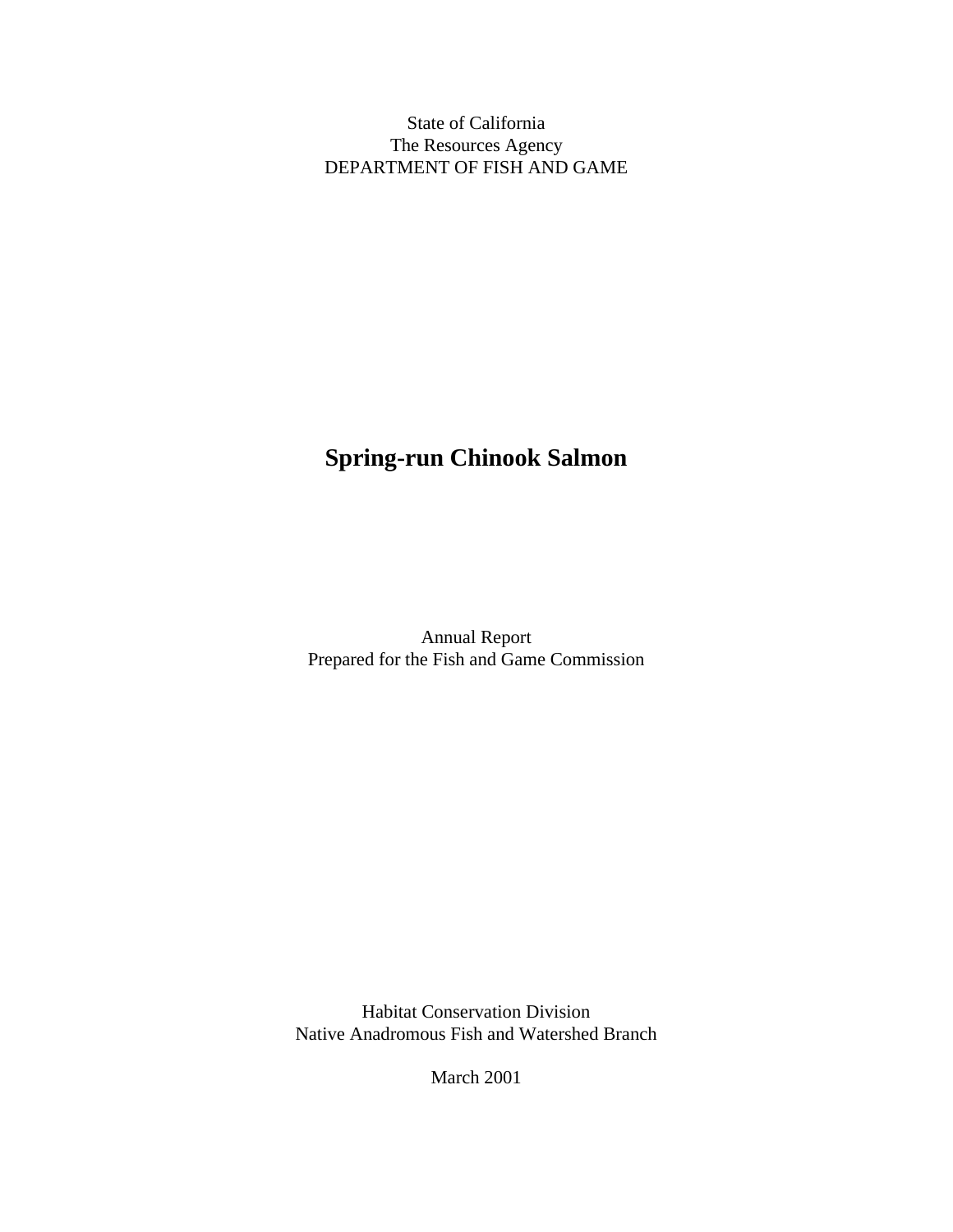### INTRODUCTION

This is the second annual report to the Fish and Game Commission for spring-run chinook salmon since its listing as a threatened species on February 5, 1999. It builds on the following Department of Fish and Game (DFG) reports:

Status of Actions to Restore Central Valley Spring-run Chinook Salmon; February 1996

The Status of the Sacramento River Spring-run Chinook Salmon; December 1996

Central Valley Spring-run Chinook Salmon, A Status Report to the Fish and Game Commission, January-June 1997; June 1997

Status of Actions to Restore Central Valley Spring-run Chinook Salmon; December 1997

A Status Review of the Spring-run Chinook Salmon (*Oncorhyncus tshawytscha*) in the Sacramento River Drainage, Candidate Species Status Report 98-01; June 1998

Spring-run Chinook Salmon, Annual Report Prepared for the Fish and Game Commission; June 2000

This report includes spring-run chinook salmon adult counts for selected tributaries, monitoring activities, status of restoration and management activities, an update on Watershed Conservancy activities for selected tributaries, and updates on the Spring-run Salmon Protection Plan and the Juvenile Chinook Salmon Protection Decision Process. The numbers in this report for adult fish are based primarily on snorkel surveys where the actual fish were counted with the exception of Battle and Mill Creeks. Therefore, the term "spawning escapement estimate" is not used. Escapement estimates are usually derived by extrapolating the data into population estimates using a numerical formula. We have not done this, but presented the counts of fish actually seen. For Mill Creek, the estimate was calculated by expanding salmon redd counts within the springrun chinook spawning habitat. Battle Creek numbers were derived by combining the passage information gathered from both live trapping and underwater videography. The 2000 adult spring-run counts for the Sacramento River tributaries are visually represented in graph form in Appendix A. Contributors to this manuscript are listed in Appendix B.

## **Spring-run Adult Salmon Counts**

Adult spring-run chinook salmon counts for 2000 are generally lower than those for 1999 (Table 1), although most creeks experienced an increase from the 1997 cohort. Of the six creeks containing spatially isolated spring-run salmon, only Butte Creek and Cottonwood/Beegum Creek showed an increase in the number of fish from last year. The count for Butte Creek is 4,118 and Cottonwood/Beegum Creek is 120 fish. The Antelope Creek count is 9 fish. The count for Deer Creek is 637 fish which is down from the 1999 number of 1,591 fish. Mill Creek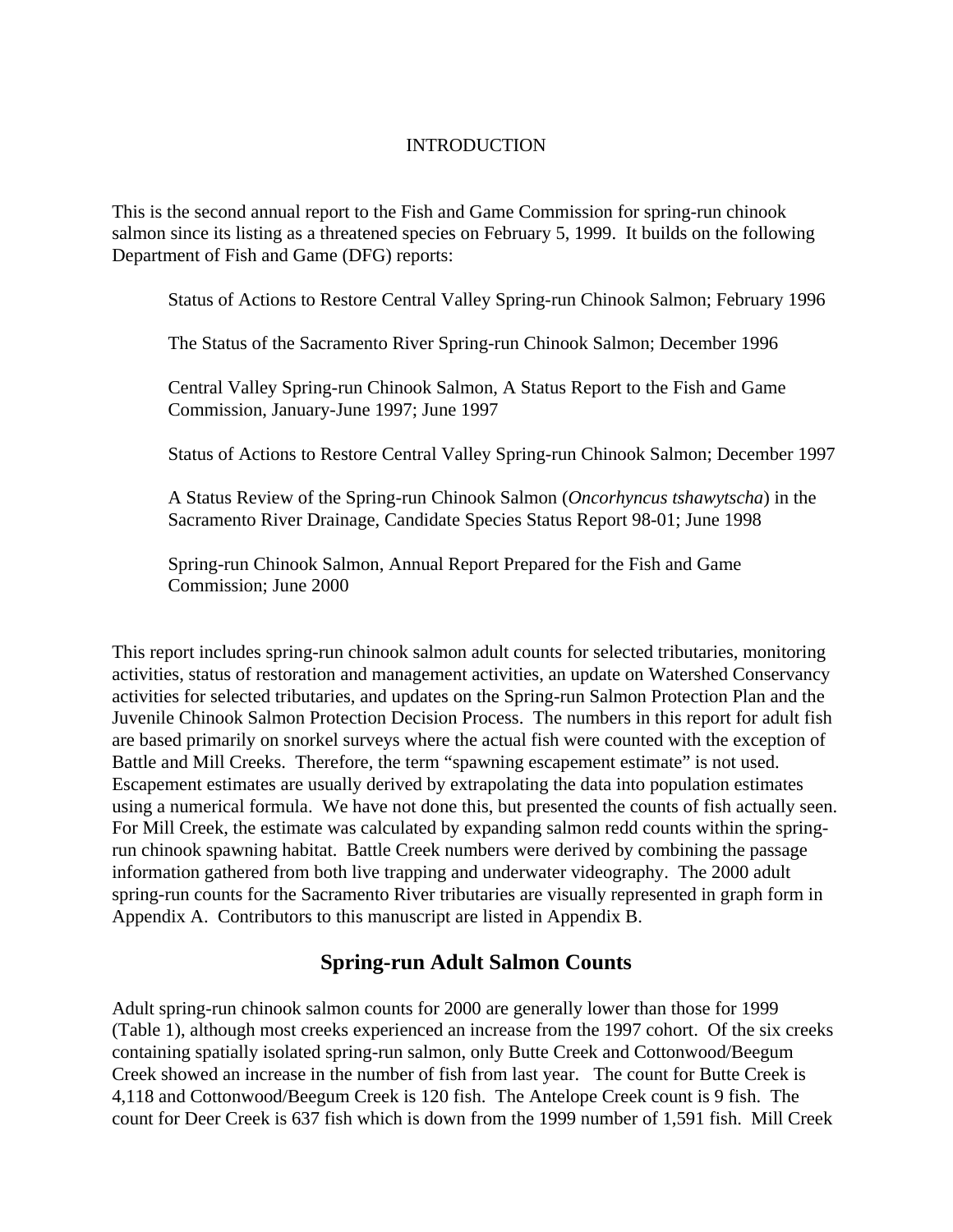had a slight decrease from 560 fish in 1999 to 544 in 2000. There are no adult fish counts for the Yuba River since no snorkel surveys have been done for spring-run. Nineteen *potential* adult spring chinook salmon were counted in Clear Creek during 2000. Forty *potential* adult spring chinook salmon were counted in Battle Creek. While run timing and phenotypic appearance indicate that Clear and Battle Creek fish are possible spring chinook salmon, actual run determination is unknown so the numbers are not included in Tables 1, 2, or 3.

| Table 1.<br>Spring-run Chinook Salmon Population Counts for Sacramento River Tributaries,<br>1995-2000. |       |                       |        |                            |                |       |  |
|---------------------------------------------------------------------------------------------------------|-------|-----------------------|--------|----------------------------|----------------|-------|--|
| Tributary                                                                                               | 2000  | 1999                  | 1998   | 1997                       | 1996           | 1995  |  |
| Antelope Cr.                                                                                            | 9     | 40                    | 154    | $\theta$                   | 1              | 7     |  |
| Big Chico Cr.                                                                                           | 27    | 27                    | 369    | $\overline{2}$             | $\overline{2}$ | 200   |  |
| <b>Butte Creek</b>                                                                                      | 4,118 | $3,529-$<br>$3,679**$ | 20,259 | 635                        | 1,413          | 7,500 |  |
| Cottonwood/<br>Beegum Cr.                                                                               | 120   | 102                   | 477    | N <sub>o</sub><br>estimate | 6              | 8     |  |
| Deer Creek                                                                                              | 637   | 1,591                 | 1,879  | 466                        | 614            | 1,295 |  |
| Mill Creek                                                                                              | 544   | 560                   | 424    | 200                        | 252            | 320   |  |
| All Totals                                                                                              | 5455  | 5849                  | 23562  | 1303                       | 2288           | 9330  |  |

\* Total based on lower number

Salmon adults returning in 2000 are assumed to be mostly three year old fish based on observations of spring-run chinook salmon trapped and examined at Red Bluff Diversion Dam between 1985 and 1991. If this assumption is correct, then the 1997 spawners produced most of the 2000 spawners (Table 2). This evaluation of one spawning generation compared to the next is known as the cohort replacement rate. It is a parameter used to describe the number of future spawners produced by each spawner. This spawner-to-spawner ratio is defined by the number of naturally produced and naturally spawning adults in one generation divided by the number of naturally spawning adults in the previous generation as shown in Table 2. The ratio describes the rate at which each subsequent generation, or cohort, replaces the previous one, and can be described as a natural cohort replacement rate. When the rate is 1.0, the subsequent cohort exactly replaces the parental cohort and the population is in equilibrium. When the ratio is greater than one, there is a net increase in the number of fish surviving to reproduce and abundance increases. When the rate is less than 1.0, subsequent cohorts fail to replace their parents and abundance declines.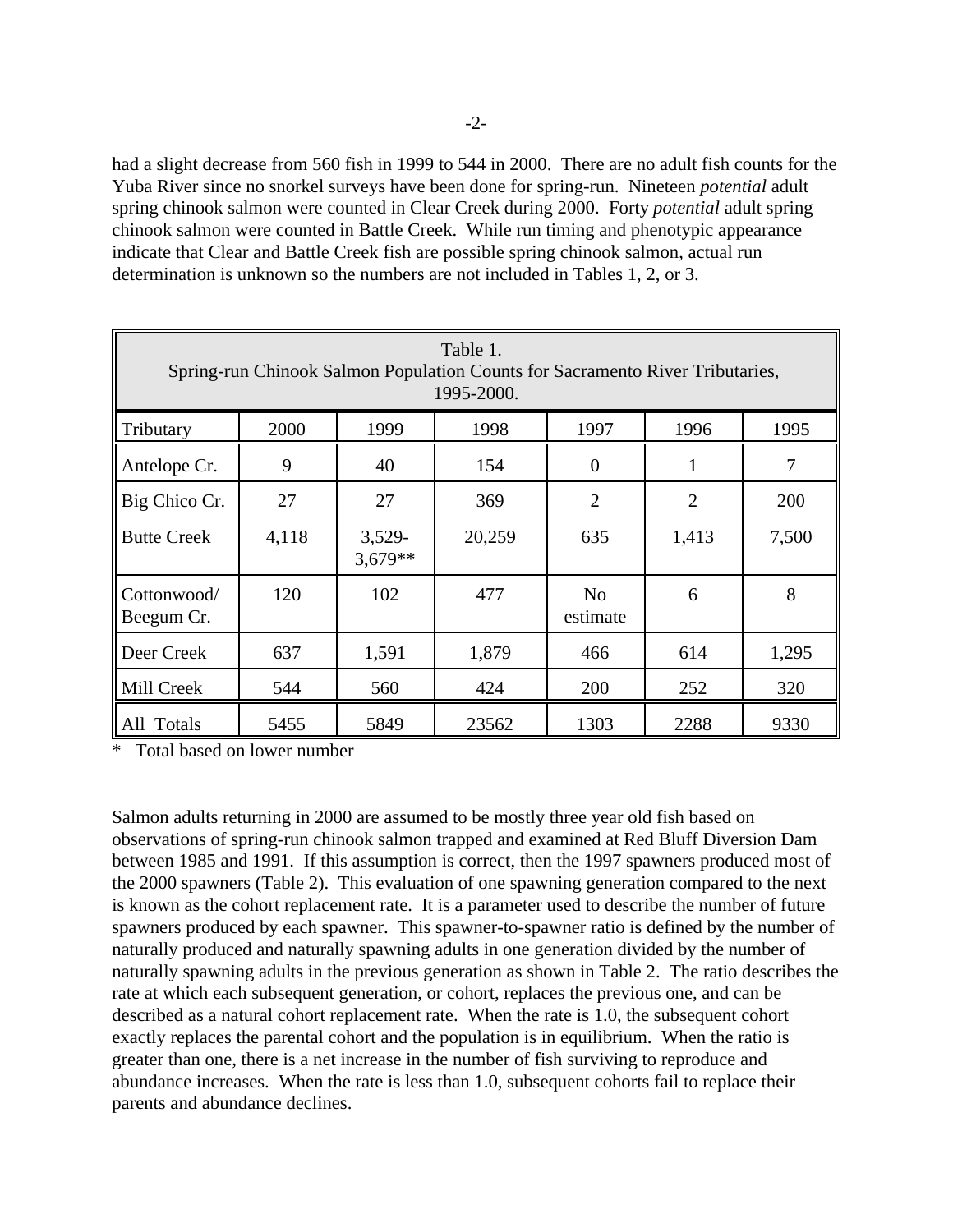| Table 2.<br>Spring-run Chinook Salmon Cohort Replacement Rate for Sacramento River Tributaries,<br>2000. |                  |                  |                                        |  |  |
|----------------------------------------------------------------------------------------------------------|------------------|------------------|----------------------------------------|--|--|
| <b>Tributary</b>                                                                                         | 2000 Adult Count | 1997 Adult Count | 2000 Cohort<br><b>Replacement Rate</b> |  |  |
| Antelope Cr.                                                                                             | 9                | $\overline{0}$   | <b>NA</b>                              |  |  |
| Big Chico Cr.                                                                                            | 27               | $\overline{2}$   | 13.5                                   |  |  |
| <b>Butte Creek</b>                                                                                       | 4,118            | 635              | 6.5                                    |  |  |
| Cottonwood/<br>Beegum Cr.                                                                                | 120              | No survey        | <b>NA</b>                              |  |  |
| Deer Creek                                                                                               | 637              | 466              | 1.4                                    |  |  |
| Mill Creek                                                                                               | 544              | 200              | 2.7                                    |  |  |

In Big Chico, Butte, Mill, and Deer Creeks the 2000 cohort replacement rates range from 1.4 to 6.5 indicating an increasing abundance of spring-run chinook salmon. Table 3 shows cohort replacement rates for the Sacramento River Tributaries from 1998 to 2000.

| Table 3.<br>Spring-run Chinook Salmon Cohort Replacement Rate for Sacramento River Tributaries,<br>1998 - 2000. |                                        |                                        |                                        |  |  |
|-----------------------------------------------------------------------------------------------------------------|----------------------------------------|----------------------------------------|----------------------------------------|--|--|
| Tributary                                                                                                       | 2000 Cohort<br><b>Replacement Rate</b> | 1999 Cohort<br><b>Replacement Rate</b> | 1998 Cohort<br><b>Replacement Rate</b> |  |  |
| Antelope Cr.                                                                                                    | <b>NA</b>                              | 40.0                                   | 22.0                                   |  |  |
| Big Chico Cr.                                                                                                   | 13.5                                   | 13.5                                   | 1.8                                    |  |  |
| <b>Butte Creek</b>                                                                                              | 6.5                                    | 2.7                                    | 2.5                                    |  |  |
| Mill Creek                                                                                                      | 2.7                                    | 1.3                                    | 2.2                                    |  |  |
| Deer Creek                                                                                                      | 1.4                                    | 2.6                                    | 1.5                                    |  |  |
| Cottonwood/Beegum Cr.                                                                                           | <b>NA</b>                              | 59.7                                   | 17.7                                   |  |  |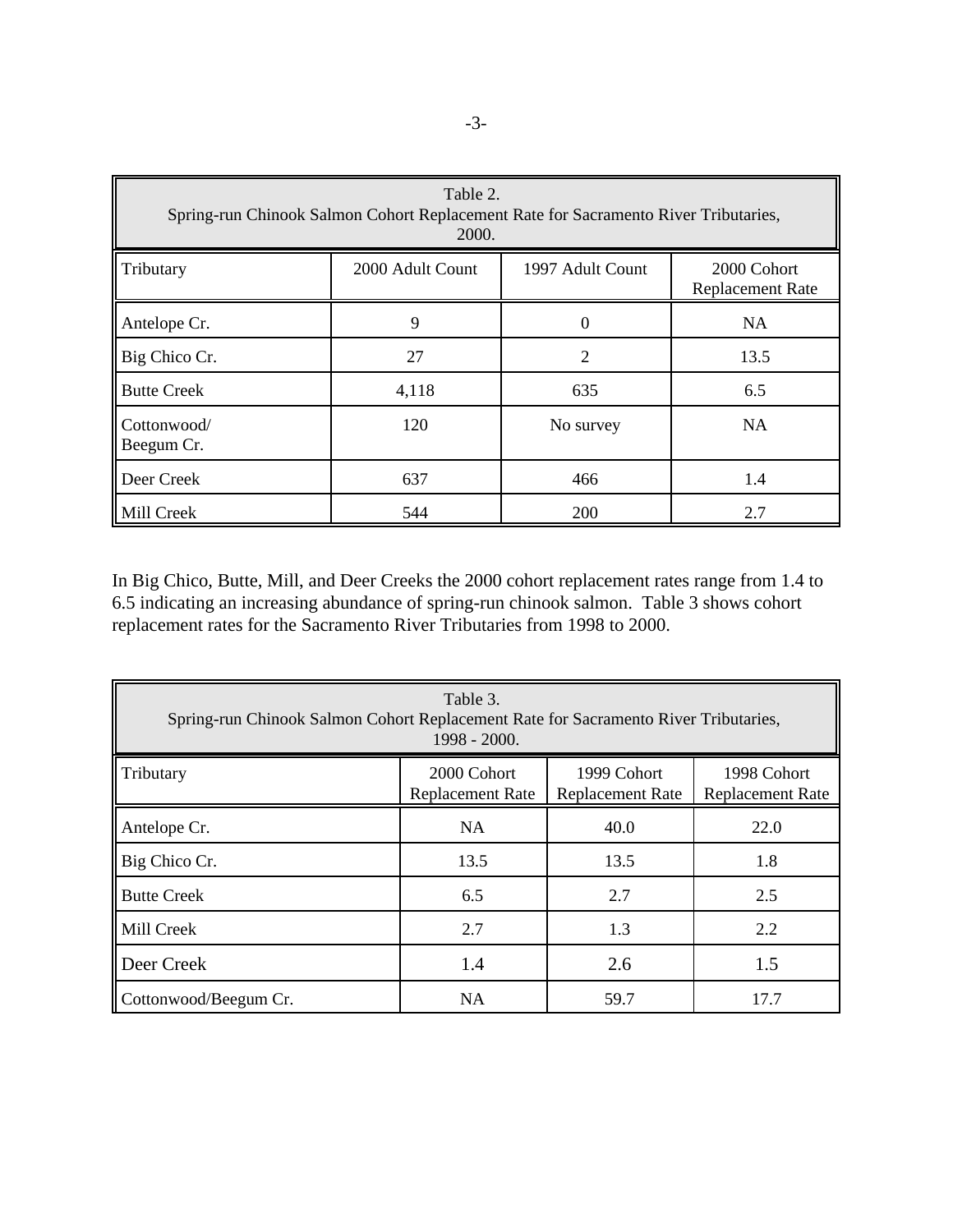### STATUS OF SPRING-RUN SALMON AND MANAGEMENT AND WATERSHED CONSERVANCY ACTIVITIES

### **Butte Creek**

#### Monitoring, Management Activities, and Actions

An adult spring-run salmon survey was conducted from August  $25<sup>th</sup>$  through September  $7<sup>th</sup>$ . Fires in the Paradise, CA area interrupted the survey. The lower spawning areas were surveyed first. The survey extended from the Centerville Head Dam to the Parrott-Phelan Diversion Dam (PPDD). The total fish counted for 2000 was 4,118 salmon. The count of 4,118 spring-run salmon represents a cohort replacement rate of 6.5, based upon a three year return (Table 2). A formal carcass survey was not conducted, however, the spawning area was surveyed for adiposefin clipped adults. Tissue samples were collected by the salmonid tissue archive project team for the Department of Fish and Game.

Juvenile monitoring for the 1999-2000 season began on October 4, 1999. One eight-foot rotary screw trap and one diversion screen trap was installed at the PPDD site. Trapping continued until June 29, 2000. The first yearling was captured on October 5, 1999. A total of 639 yearlings were captured throughout the season. The first young-of-the-year (YOY) was captured on November 9, 1999. A total of 255,104 juvenile salmon were trapped during the season. Of the 255,104 salmon, 110,787 were captured in the diversion screen trap and 144,317 were captured in the rotary screw trap. Juvenile spring-run were held for coded-wire tagging (CWT). A total of 58,854 salmon were tagged and released from the Baldwin Construction Yard site, along upper Butte Creek near Chico.

The first Sutter Bypass rotary screw trap was installed in the West Borrow below Weir #1 on November 8, 1999. The first yearling salmon was captured on December 5, 1999. The first YOY was captured on December 8, 1999. To increase the number of salmon sampled, a second rotary screw trap was installed at the site on March 23, 2000. These traps fished in tandem until June 14, 2000 when both were removed for the season. A total of 73,167 juvenile salmon were captured. Of the 73,167 salmon, 161 were adipose-fin clipped. After analysis, 146 were determined to be Butte Creek salmon, marked at the Baldwin Construction Yard near Chico. The other 15 salmon were from groups of fish released by the U.S. Fish and Wildlife Service at various locations in the upper Sacramento River (4WR, 11FR). The first coded-wire tagged salmon was captured on March 20, 2000 and the last on May 21, 2000. The Sutter Bypass East Borrow rotary screw trap was installed below Weir #2, on January 7, 2000. The trap was operated until June 14, 2000. The first salmon was captured on January 14, 2000. A total of 20,891 salmon were captured at that site. Of the 20,891 salmon, 26 were adipose-fin clipped. After analysis, 22 were determined to be Butte Creek salmon marked at the Baldwin Construction Yard near Chico. The other 4 fish were fall-run salmon from groups of fish released by the U.S. Fish and Wildlife Service at various locations in the upper Sacramento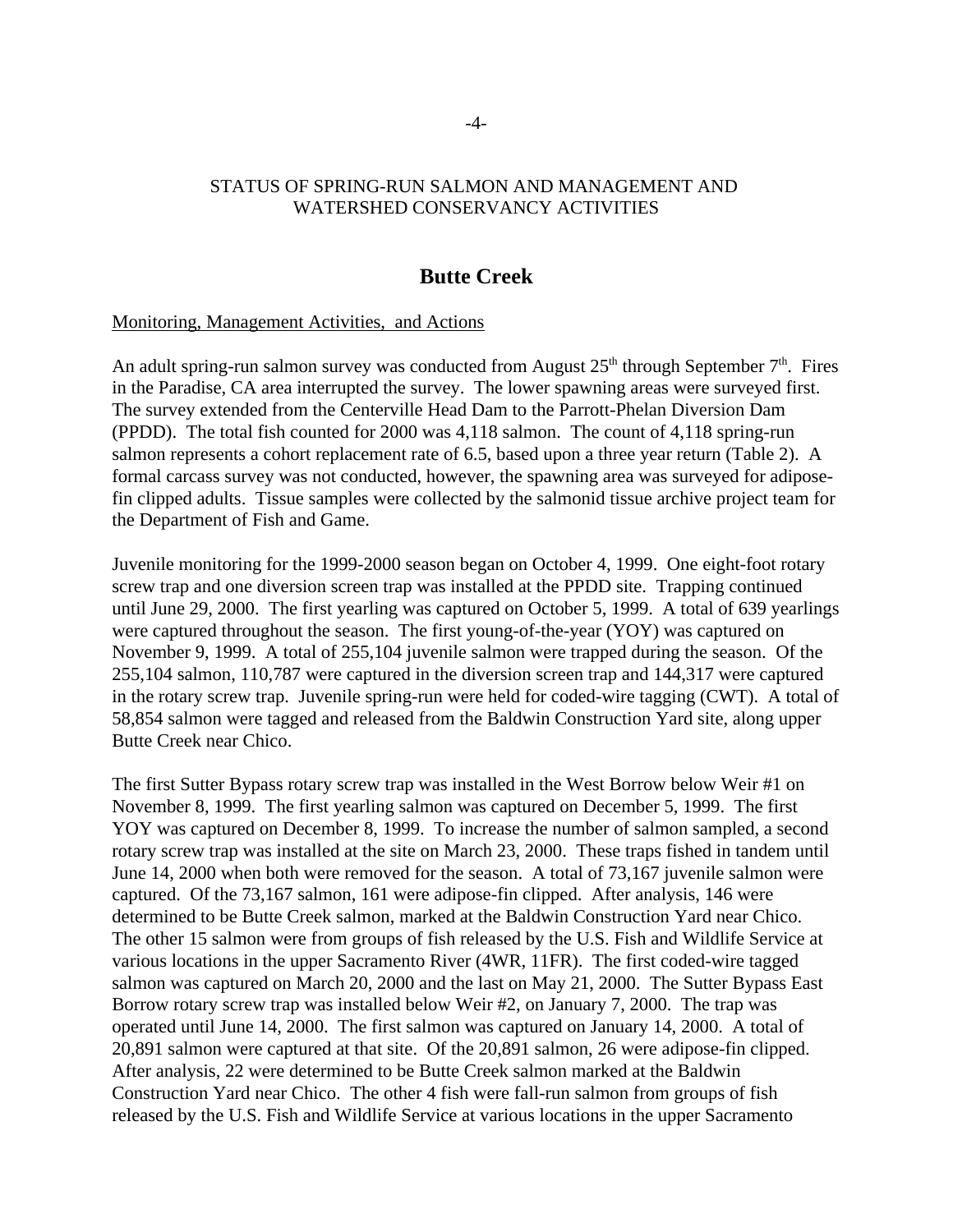#### River.

The 2000-2001 trapping season began on September 12, 2000. One eight-foot rotary screw trap and one diversion screen trap were installed at the PPDD. Trapping is anticipated to continue through May 2001. The first yearling was sampled on September 17, 2000. A total of 134 yearlings were captured through January 2001. The first YOY was captured on November 30, 2000. Fry YOY were held for coded-wire tagging. Through January 2001, a total of 101,000 salmon were tagged and released from the Baldwin Construction Yard near Chico.

This season, the Sutter Bypass rotary screw trap was installed at a site lower in the system than in previous years. One eight-foot rotary screw trap was installed near Karnak at the Reclamation District 1500 site. Installation was on January 10, 2001. The first yearling and YOY were captured on January 17, 2001. The trap is expected to fish through May 2001.

Management and restoration actions, which occurred during this report period, include the following:

- < Final design and environmental permitting for fish screens and/or fish ladders were completed for water control structures along the reach of Butte Creek located within the Sutter Bypass, and include the E-W Diversion Weir, Weir #5, and Weir #3. Tentative funding for construction has been approved by CALFED through a grant administered by Ducks Unlimited, with construction scheduled to take place either during the summer of 2001 or 2002.
- < Preliminary design and environmental permitting were completed for water control structures located within the Butte Sink, including Morton Weir, Field and Tule Turnout, Mile Canal Turnout, Driver's Cut Turnout, Colusa Shooting/Tarke Weir Outfall, White Mallard Dam and associated diversions. Funding for construction will be sought by the California Waterfowl Association.
- < Funding for completion of the Sanborn Slough water control structure located at the top of the Butte Sink was approved by CALFED through a grant administered by California Waterfowl Association.
- < The adult salmon exclusion barrier was completed on Drumheller Slough at bottom of the Butte Sink, under a grant administered by the California Waterfowl Association.
- < Technical/environmental evaluation of the Department of Water Resources' (DWR) Sutter Bypass East Borrow Pumping Plants No. 1, 2, and 3, was begun with funding provided by the Tracy Mitigation Account.
- < Funding for continuation of the real-time flow monitoring stations located along Butte Creek, operated and maintained by DWR was tentatively approved trough a CALFED grant.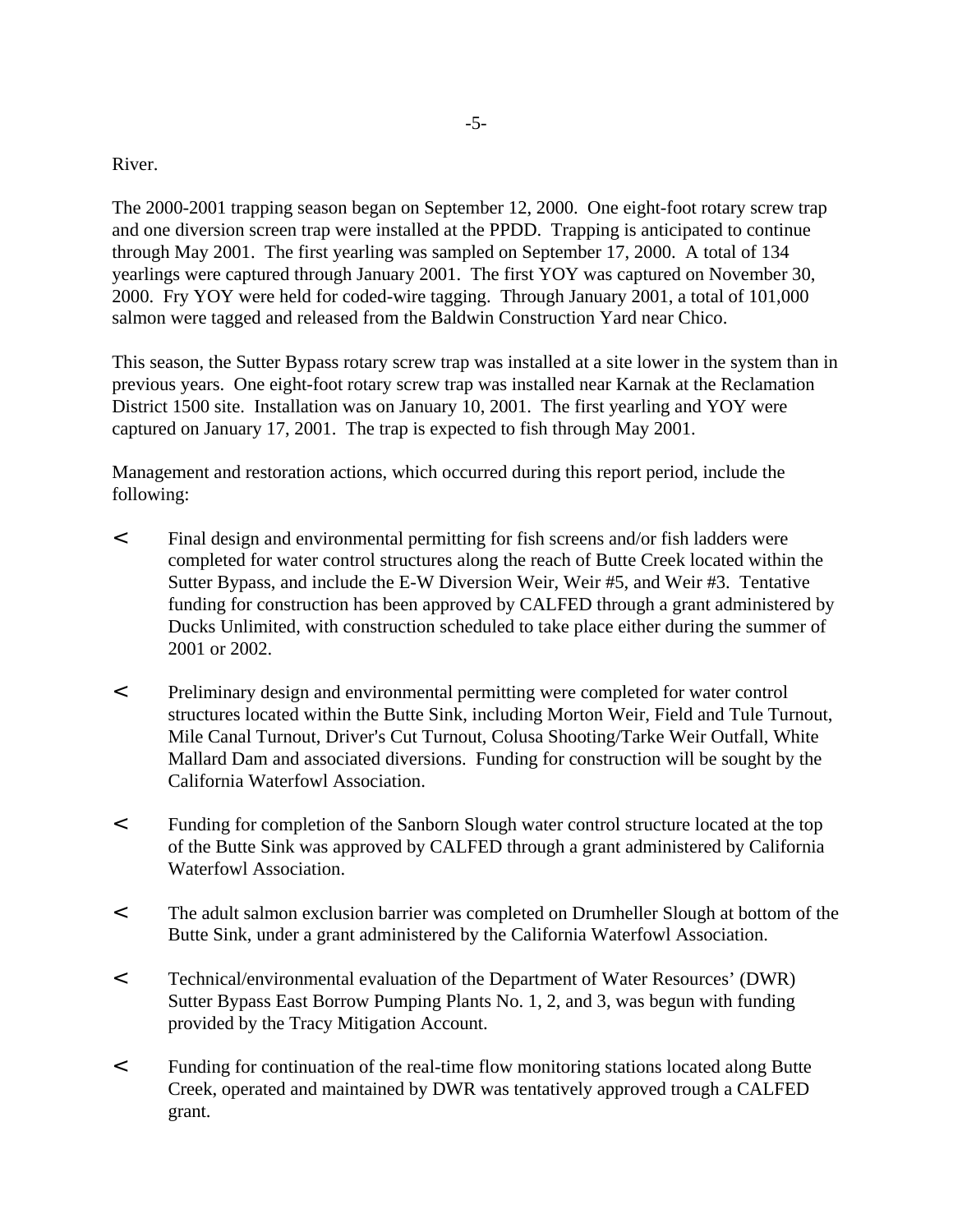- < A draft Environmental Assessment was completed for the purchase of water rights for 5 cubic feet per second of additional flows dedicated for instream use in Butte Creek to benefit spring-run salmon.
- < Ducks Unlimited and California Waterfowl Association continue to facilitate stakeholder participation and project implementation in the Butte Sink and Sutter Bypass.

Report on the Activities of the Butte Creek Watershed Conservancy (BCWC) (Contributed by Mr. Chuck Kutz, Chairman of the Board of Directors of the Butte Creek Watershed Conservancy)

Accomplishments:

- < Adopted Existing Conditions Report
- < Adopted Watershed Management Strategy
- < Implemented Watershed Management Strategy
- < Secured grant from Great Valley Center of Modesto and began Butte Creek Property Owners Manual emphasizing Best Management Practices for the 40 acre and smaller landowner, to be completed in March 2001
- < Applied for grant funds to begin The Butte Creek Flood Plain Management Plan. This project will be a partnership between the BCWC, Butte County Department of Public Works, Office of Emergency Services and a private consultant. BCWC will be involved in the public outreach and education as well as volunteer support for the consultant during the 2-5 yr. Project.
- < Completed four quarterly newsletters with a changed form to a tabloid sized paper on newsprint. Circulation increased from 750 to 3000, with direct mail for in excess of 2000 deliveries. One page was devoted to Cal-Tip and salmon issues.
- < Initiated a full service web page at **buttecreekwatershed.org** and email at **creek@inreach.com**. Web site lists local events, BCWC documents, maps and links to watershed and land issue educational sites.
- < Held twelve Board meetings, one Spring-Run Salmon Celebration and one general membership meeting. All meetings and events offered educational presentations covering current watershed issues.
- < Participation by BCWC Board of Directors active on many other Boards and Commissions in the watershed, bringing a wealth of information to BCWC and representing BCWC outreach throughout the watershed.
- < Maintained ongoing recruitment of new members
- < Supported the new and successful catch and release fishing season within the canyon reach of Butte Creek, which will hopefully stimulate a new generation of anglers and keep the sport alive for the present generation.
- < Active in recreation management and impact mitigation at abused access points along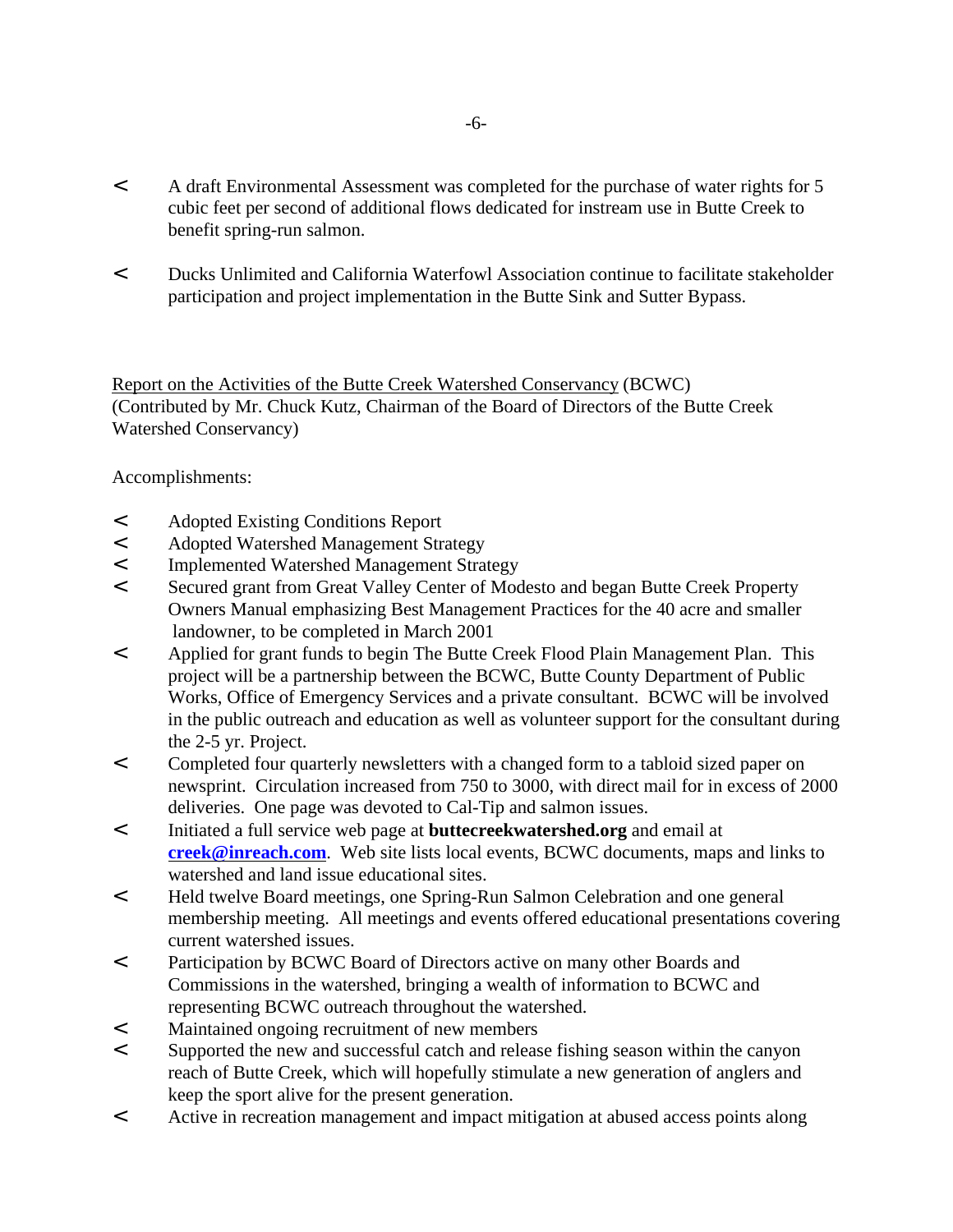Butte Creek, which involved active contact with county, state, and federal land managers regarding these impacts.

- < Participated in A Day In Forestry event sponsored by the Butte County Schools Field Tours Program promoting watershed issues to local K-12 educators in Butte County.
- < Supported Adopt-A-Watershed and similar programs in K-12 education
- < Supported Spring-run Salmon Workgroup and California State University Chico watershed coordination (Shedhead) programs
- < Conducted fish barrier tours to upper watershed for interested parties, to help understand the complex nature of the area.
- < Supported USFWS instream flow studies, conducted townhouse meetings, and an outreach letter campaign for the purpose of educating property owners and to acquire access to study areas.
- < Supported DFG spring-run salmon trapping and tagging program
- < Supported NPS restoration and demonstration site funded through CALFED FY2000 and implementation of the Quincy Library Group Act in National Forests of our upper watershed
- < Endorsed and supported activities of Ducks Unlimited and California Waterfowl Association in the restoration /stakeholder partnerships leading to fish and wildlife restoration in the lower watershed
- < Supported acquisition of funding to increase the number of local game wardens
- < Actively participated in the CALFED Integrated Storage Investigation program in Butte County
- < Partnered with Pacific Gas and Electric and Sierra Pacific Industries on restoration of land donated to BCWC
- < Participated as a stakeholder on the Butte County Firesafe Council

# **Big Chico Creek**

#### Monitoring, Management Activities, and Actions

An adult spring-run snorkel survey was conducted on August 8, 2000. Big Chico Creek was surveyed from Higgin's Hole downstream to Salmon Hole, (Upper Bidwell Park). Two adult salmon were observed in the uppermost reach (Higgins Hole to Henning's Hole) and 25 adults were observed holding directly upstream of the Salmon Hole pool resulting in a total of 27 fish seen on the survey.

The 2000-2001 trapping season began on December 14, 2000. One five foot rotary screw trap was installed at the Bidwell Park Municipal Golf Course site. Due to minimal fall rain events, the flows in Big Chico Creek have not supported the operation of a rotary screw trap. Efficiency has been low. Through January 2001, one yearling salmon has been captured to date. No YOY have been sampled. Monitoring is expected to continue through May 2001.

Yearly maintenance of the Iron Canyon fish ladder by the Department occurred and will continue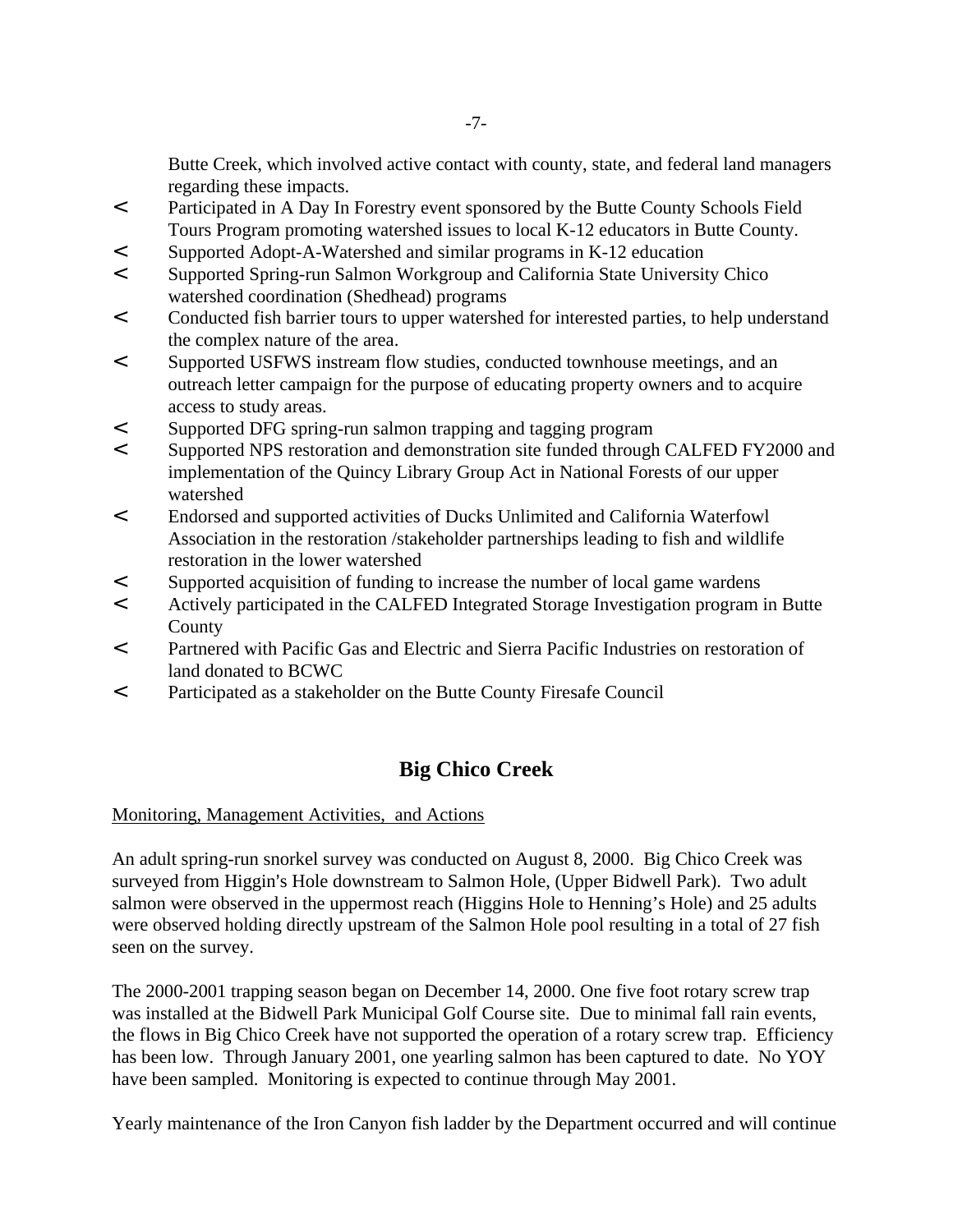as needed. A preliminary engineering environmental analysis of the fish ladder was begun under a contract with the DWR Northern District Engineering section to develop plans for a long term solution. Several meetings were held with the City of Chico and the Big Chico Creek Alliance to discuss various alternatives.

Report on the Activities of the Big Chico Creek Watershed Alliance (Contributed by Ms. Suzanne Gibbs, Chair of the Big Chico Creek Watershed Alliance)

The Big Chico Creek Watershed Alliance (Alliance) completed its Existing Conditions Report and the Watershed Management Strategy (WMS) funded by CALFED. The WMS contains goals and objectives that stakeholders will prioritize and implement.

The Alliance continued to work with Department of Fish and Game on the design for the improvement of the Iron Canyon fish ladder in Big Chico Creek. Enhanced fish passage for spring run chinook salmon and steelhead trout are important objectives of the Alliance.

The Alliance teamed with the Streaminders Chapter of the Izaak Walton League on two restoration sites in the watershed. Those restorations will reduce erosion and sedimentation in Big Chico Creek, improving water quality.

The Big Chico Creek Ecological Preserve is now a reality thanks to the cooperation of many state and federal agencies and private foundations. The CSU Chico Research Foundation owns the property that was slated for residential development. The acquisition protects important springrun salmon habitat and provides for research opportunities for faculty, graduate, and undergraduate students at the university. Public outreach may include docent lead tours and K-12 education field trips.

The Alliance continued to meet monthly and will hold the  $4<sup>th</sup>$  Annual Creeks of Chico Conference in the fall of 2001.

# **Deer Creek**

### Monitoring, Management Activities, and Actions

On August 8, Deer Creek was snorkel surveyed to count holding adult spring-run chinook salmon. The survey extended from Upper Deer Creek Falls downstream to Dillon Cove, a distance of 25 miles. A total of 637 spring-run chinook salmon were counted. This annual survey is a joint effort involving participants from the Department, United States Forest Service, Sierra Pacific Industries and United States Fish and Wildlife Service. The Forest Service fisheries crews completed spring-run chinook salmon spawning surveys in October and observed a total of 23 salmon carcasses. Tissue, scale and otolith samples were collected and archived from these carcasses for genetic research and age composition studies. Fall-run chinook salmon spawning surveys verified that spring-run chinook salmon in Deer Creek are remaining spatially isolated from spawning fall-run chinook salmon.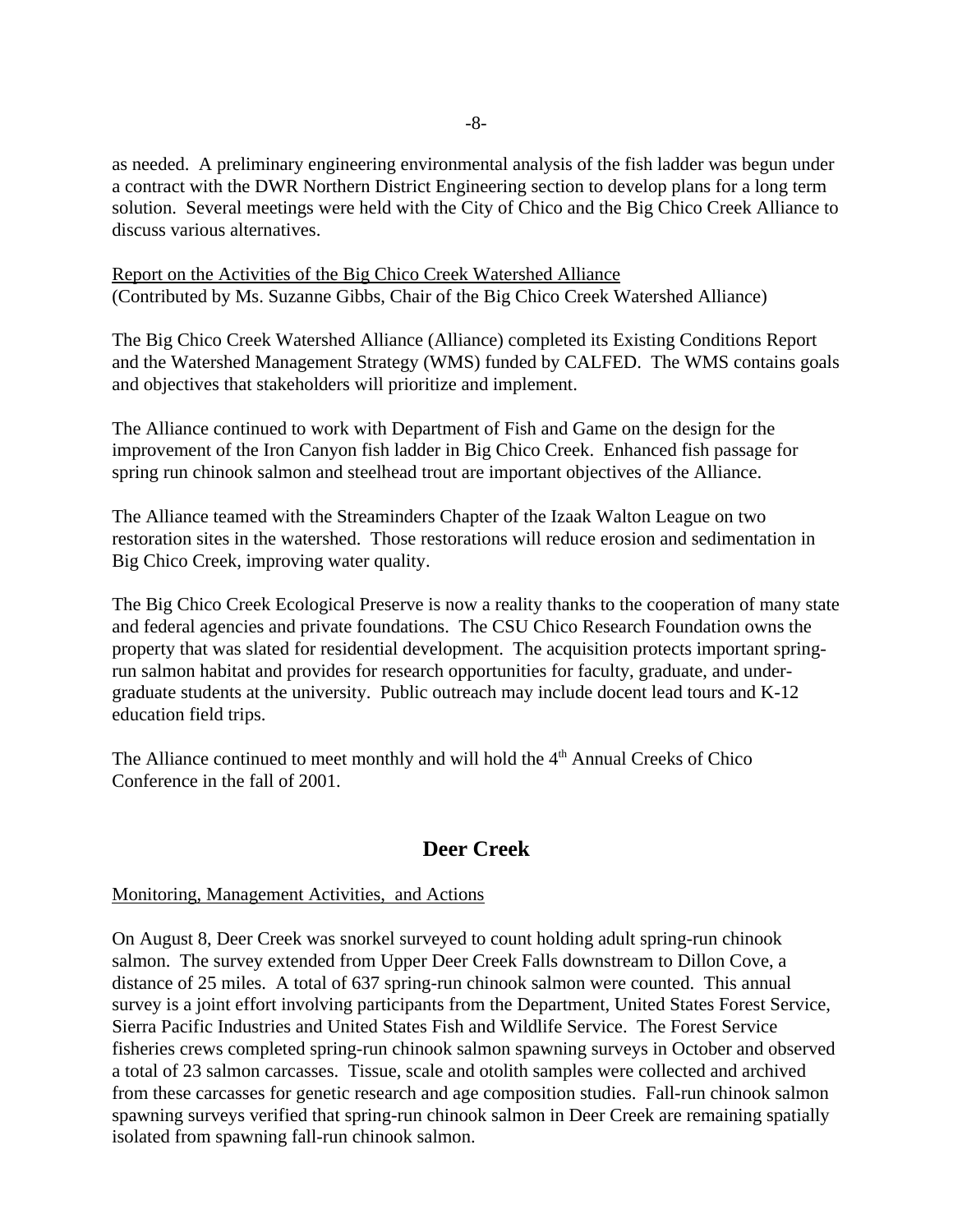Although this year's count is lower than the previous two years, (1,591 salmon in 1999, and 1,879 salmon in 1998), it is an increase of 1.4 from the 1997 cohort of 466 salmon (Table 2). Cohort replacement rates for 1998 and 1999 were 1.5 and 2.6, respectively (Table 3). Assuming that spring-run salmon return as three-year-old fish and maintain a 1:1 sex ratio, the number of spring-run salmon returning to Deer Creek in 2000 was an increase from the 1997 cohort. During the 1992 through 2000 time period, counts of spring-run salmon in Deer Creek have ranged from a high of 1,879 in 1998 to a low of 209 fish in 1992. The average count over this nine year time period is 826 salmon. In contrast, observations of spring-run salmon during the 1940 - 1964 time period counted an average of 2,200 spring-run salmon returning to Deer Creek.

Rotary screw trap sampling from October 2000 through January 2001 sampled a total of 606, 1999 brood year (BY), spring-run yearlings ranging in size from 58 mm fork length (FL) to 135mm FL, and 57, 2000 BY spring- and fall-run fry 31mm FL to 39mm FL. The first yearling salmon was trapped on October 11, 2000 and the first fry was trapped on January 12, 2001. This outmigrant monitoring is used to define the life history of spring-run salmon and to provide data on yearling salmon outmigration for the Delta Spring-run Salmon Protection Plan. Outmigrant spring-run chinook salmon from Deer Creek are not CWT'ed due to the low number of fish encountered in the rotary screw traps.

### Report on the Activities of the Deer Creek Watershed Conservancy (DCWC) (Contributed by Diane Gaumer)

Within the last year, the following restoration actions to benefit spring-run chinook salmon were completed or are still in progress:

- < The DCWC Management Plan identifies a strategy to maintain the high water quality of Deer Creek by treating known sediment sources in the watershed. Implementation of road restoration to reduce sediment load is continuing on Collins Pine Company land and U.S. Forest Service land.
- < The Watershed Management Plan identifies a strategy to manage rangeland for multiple resource protection and enhancement. After completing the Rangeland Water Quality Management Plan and educational workshops in 2000, the Conservancy received an additional grant for a Rangeland Continuation Project. This project will assist landowners in designing and implementing rangeland monitoring plans for their land.
- < With the aide of the Fire Plan that was completed in 2000, California Department of Forestry completed mapping and signing all roads in the watershed. This makes the watershed more accessible to fire crews during fire emergencies and could potentially reduce effects of wildland fires on the watershed.
- < The Conservancy completed the Highway 32 Hazardous Spill and Assessment Plan in 2000. As a highway safety measure to reduce the potential for hazardous material spills, California Department of Transportation has installed highway reflectors along critical sections of roadway in the Deer Creek canyon.
- < The Conservancy supported fisheries monitoring efforts in the watershed in 2000 by assisting in access for survey crews on private lands and publishing Department fish counts and monitoring results in Conservancy newsletters.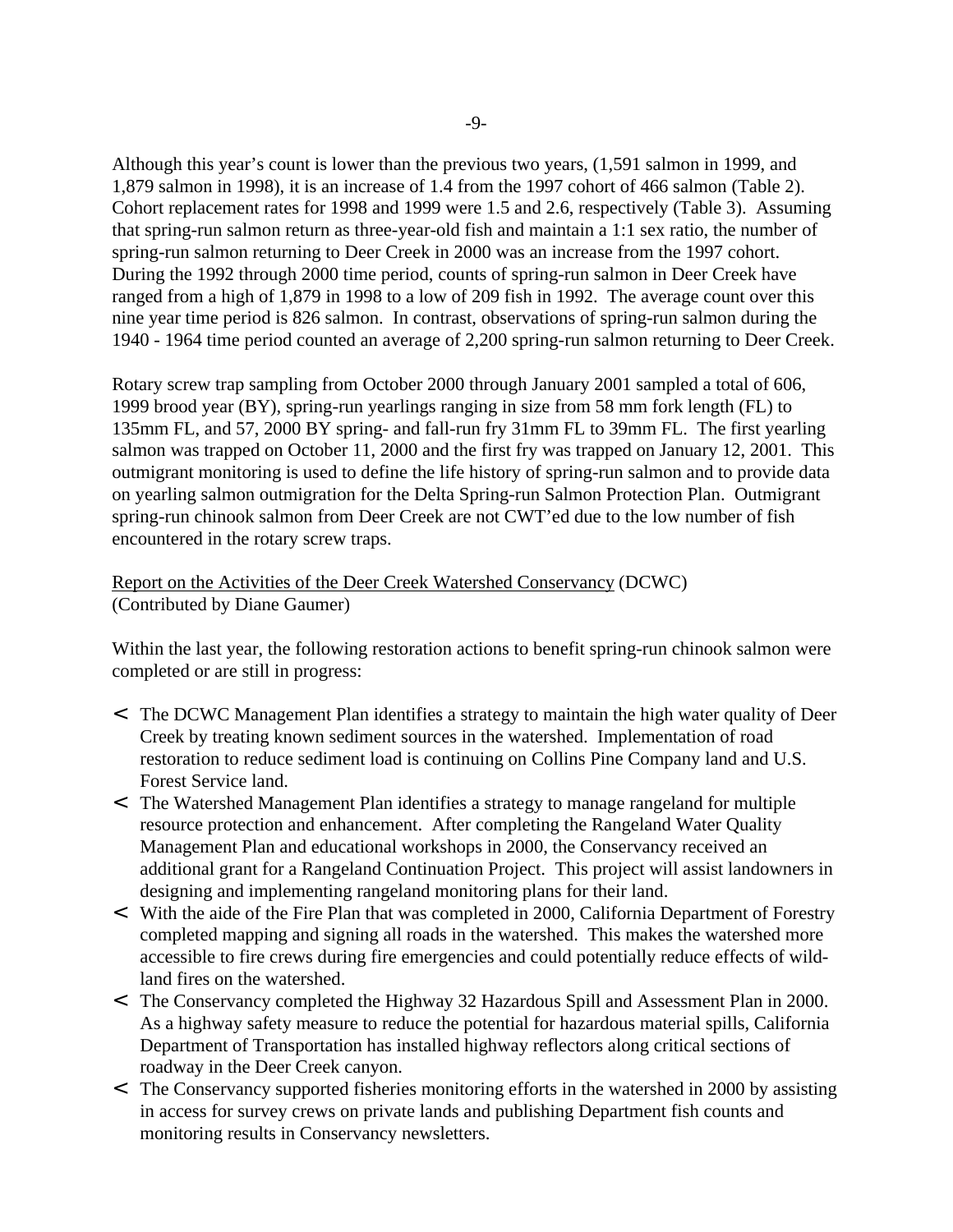- < The Conservancy conducts an annual stakeholder meeting to discuss past and future projects that are outlined in the Conservancies Watershed Management Strategy.
- < The Vina Resource Conservation District is continuing to actively remove Giant Reed (Arundo donax) and preventing further encroachment of this invasive plant along the lower Deer Creek riparian corridor.

## **Mill Creek**

#### Monitoring, Management Activities, and Actions

An estimated 544 spring-run chinook salmon spawned in Mill Creek in 2000. This estimate is calculated by expanding salmon redd counts within the spring-run chinook spawning habitat in Mill Creek. Underwater visibility in Mill Creek is too poor to conduct snorkel surveys, and too few carcasses are encountered to make an estimate from a carcass tag-and-recapture study. Spawning surveys extended from the Highway 36 Bridge crossing to the Steel Tower Transmission lines below Little Mill Creeks confluence, a distance of approximately 25 miles. A total of 21 carcasses were counted during spawning surveys. Tissue, scale and otolith samples were collected and archived from these carcasses for genetic research and age composition studies. In addition to counting redds, tissue, scale and otolith samples were collected and archived from the 21 carcasses encountered for genetic research and age composition studies. Spring-run chinook had completed spawning activities prior to fall-run chinook migration into Mill Creek. Therefore, both temporal and spatial isolation occurred between these two runs in 2000.

When compared to the 1997 cohort of 200 returning adults, this year's estimate of 544 spring-run chinook salmon has increased by a replacement rate of 2.7 (Table 2). The cohort replacement rates for the previous 3 years have been 2.2 (1999), 1.3 (1998) and 0.3 (1997). This year's estimated population of 544 spring-run salmon compares with a previous 10-year average of 400 salmon. Adult spring-run counts in Mill Creek dates back to the late 1940's. An average of 1,900 spring-run chinook spawned in Mill Creek annually from 1947 -1964.

Rotary screw trap sampling from October 2000 through January 2001 sampled a total of 292, BY1999, spring-run yearlings ranging in size from 76 mm FL to 158mm FL, and 181, BY2000, spring- and fall-run fry measuring from 31mm FL to 44mm FL. The first yearling salmon was trapped on October 11, 2000 and the first fry was trapped on December 18, 2000. This outmigrant monitoring is used to define the life history of spring-run salmon and to provide data on yearling salmon outmigration for the Delta Spring-run Salmon Protection Plan. Outmigrant spring-run chinook salmon from Mill Creek are not CWT'ed due to the low number of fish encountered in the rotary screw traps.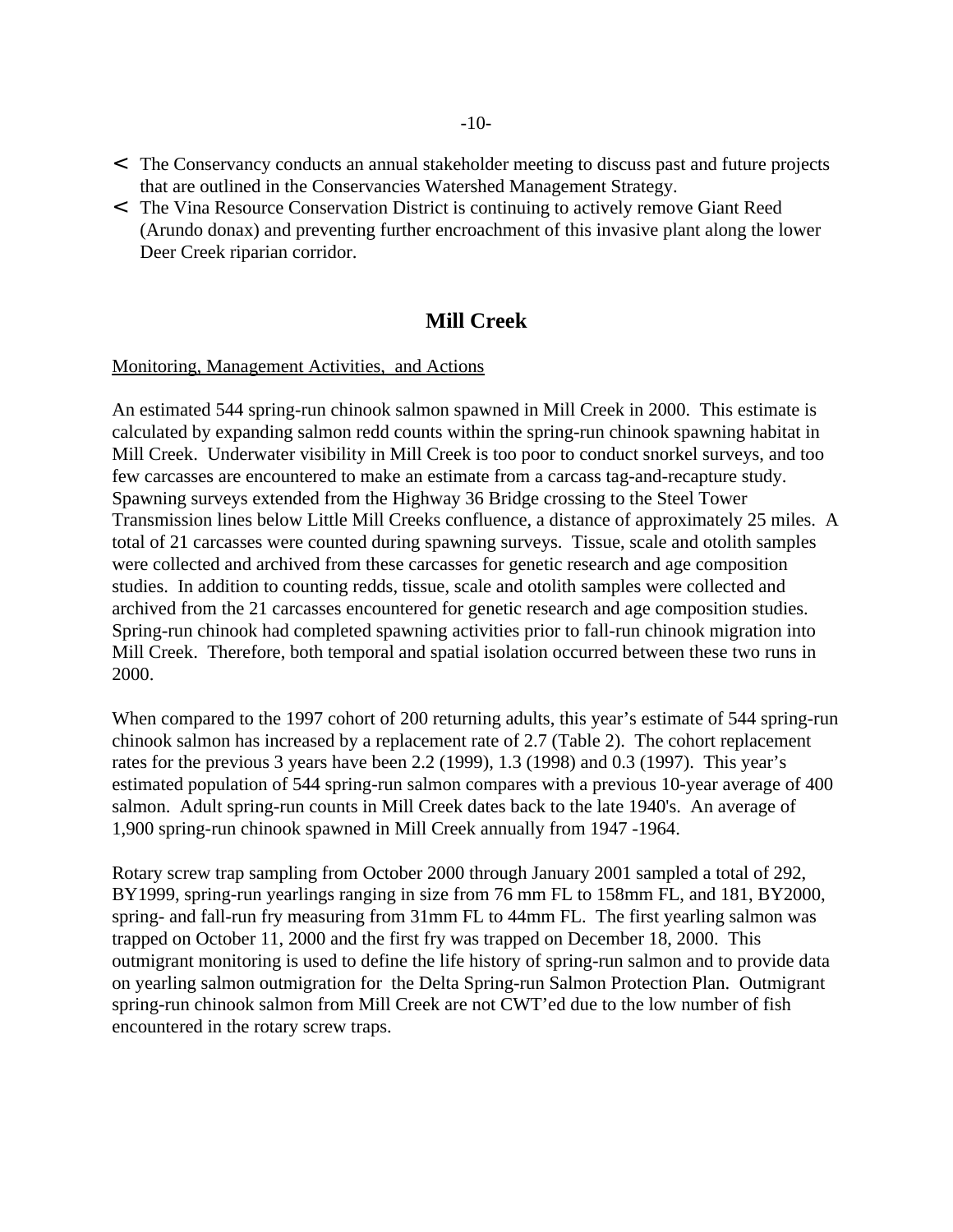Mill Creek Conservancy (MCC) (Contributed by Kerry Burke)

Activities that the Mill Creek Conservancy (MCC) supported in 2000 include:

- < The MCC completed a re-vegetation project on Lower Mill Creek. This included revegetating a site damaged in the 1997 floods. Landowners have been contacted regarding additional opportunities for restoration projects.
- < The MCC is monitoring a proposed Off Road Vehicle project in the upper Mill Creek watershed which may increase road and erosion problems and cause increased impacts to sensitive habitats for salmon and other species.
- < The MCC's fire committee is monitoring the fire management and planning strategies of all the involved agencies in the watershed.
- < MCC is meeting with the USFS and local cattle associations to discuss solutions to the growing number of feral cattle in the Ishi Wilderness. These feral cattle are contributing to erosion and sedimentation in sensitive habitat, damaging cultural resource sites and impacting legitimate cattle operations.
- < Exotic weeds and their impact on riparian and other sensitive habitats is a topic of concern in the Mill Creek watershed. The MCC is working with the Natural Resource Conservation Service in creating a publication that landowners can use to identify and control invasive weeds in the watershed.
- < The MCC is supporting a USFS grant for road improvements to reduce sediment load within the watershed.
- < The MCC supported fisheries monitoring efforts in the watershed in 2000 by assisting in access for survey crews on private lands and publishing Department fish counts and monitoring results in Conservancy newsletters.

# **Clear Creek**

#### Monitoring, Management Activities, and Actions

The following information summarizes the Fish and Wildlife Services monitoring efforts and preliminary results for Clear Creek spring-run chinook for 2000. A Count of 19 *potential* adult spring chinook salmon in Clear Creek during 2000 was generated using data obtained by snorkel surveys. Classification of adult salmon as spring-run was based on run timing and to a lesser degree on phenotype. Classification of juvenile salmon as spring run was based on length criteria.

Water releases from Whiskeytown Reservoir into Clear Creek were ramped from 200 cfs to 100 cfs beginning on May 18 and ending on May 21. The flow decrease was intended to discourage spring chinook from entering Clear Creek because the McCormick-Seltzer Dam removal project required minimal Whiskeytown releases during spring chinook spawning. Whiskeytown releases were ramped from 100 cfs to 50 cfs beginning on June 25 and ending on June 28. Whiskeytown releases were increased from 50 cfs to 125 cfs beginning on September 28 and ending on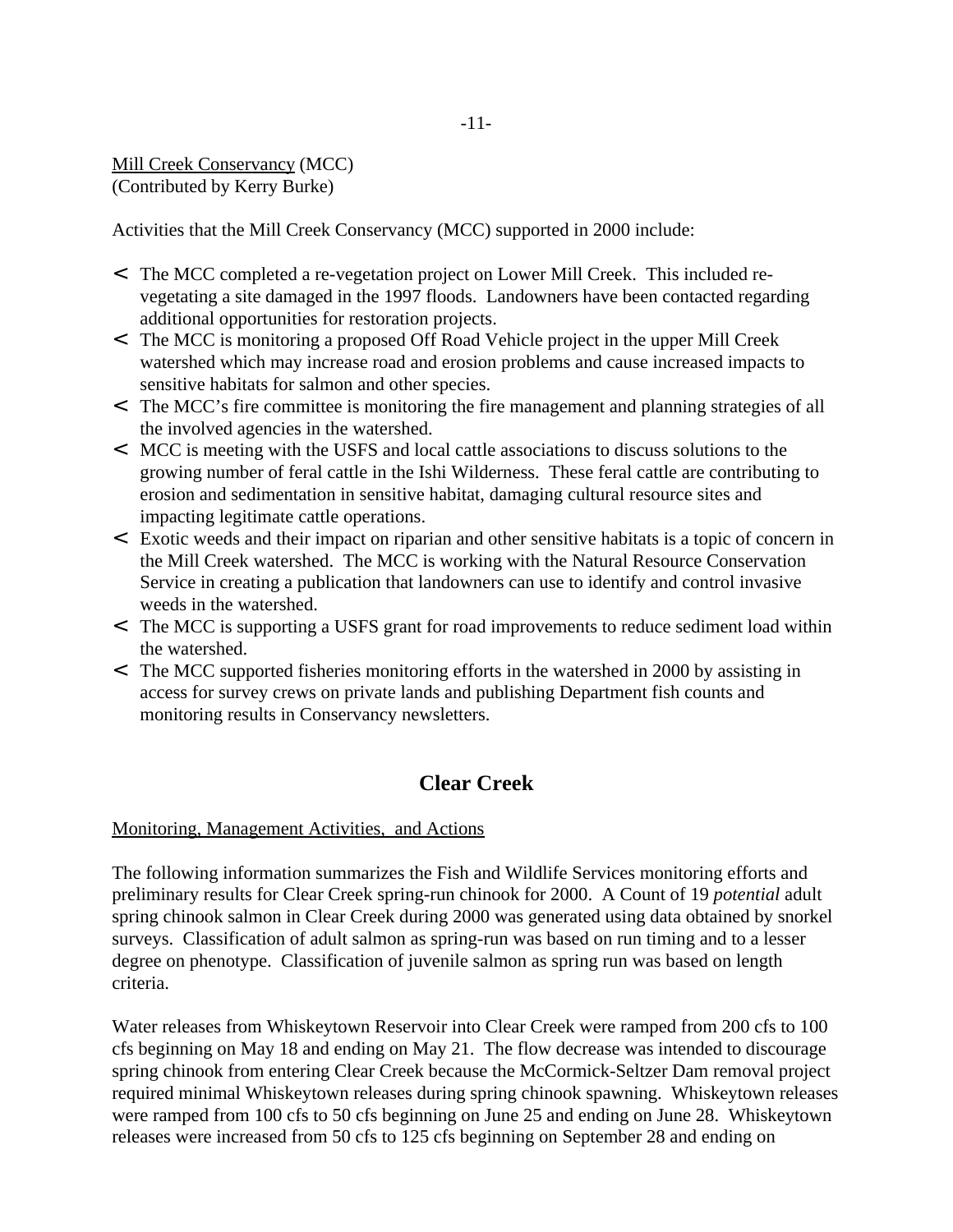September 30. After October 28, Whiskeytown releases fluctuated between 50 and 140 cfs to facilitate the deconstruction of McCormick-Seltzer Dam, after which Whiskeytown releases were increased to 150 cfs on November 11.

Snorkel surveys to count adult chinook salmon and redds in Clear Creek were made by the USFWS in 2000. Beginning April 26, 2000, 7 monthly surveys were conducted in middle Clear Creek from Whiskeytown Dam to the McCormick-Seltzer Dam site. Beginning February 18, 2000, 11 monthly surveys were conducted in lower Clear Creek from the McCormick-Seltzer Dam site to approximately 4 miles downstream, with 5 additional surveys conducted in May and June.

Live chinook counts in middle Clear Creek peaked during July at 17 fish and declined to 6 fish in September. During the decline in live chinook, the remains of 5 chinook were found. The remains consisted of skins and fins, suggesting that the chinook were poached, although it is also possible that non-human predators were responsible. The skins were fresh, clean of flesh and remarkably intact. Whiskeytown releases during July and August were low, resulting in mean daily water temperatures greater than 70 degrees at the confluence with the Sacramento River. The high water temperatures blocked chinook from entering Clear Creek. Mean daily water temperatures ranged from 52 to 63 degrees in chinook holding areas in middle Clear Creek in July and August 2000.

At the end of September, 8 live chinook, 3 dead chinook and 9 redds were counted in middle Clear Creek. Two of the live salmon were very small jacks unlike salmon seen earlier in the summer. Therefore these two salmon were added to the 17 salmon seen in July for a total count of 19. Two of the live salmon surveyed in September were in a pool just upstream of Seltzer Dam. They were: 1) well downstream of the locations of spring chinook seen earlier in the summer; 2) not associated with redds; and 3) larger than the spring chinook phenotype. Therefore these two fish were considered fall chinook that had recently passed Seltzer Dam during the short period of time that low Whiskeytown releases improved passage in the temporary fish ladder at McCormick-Seltzer Dam. The temporary fish ladder was activated in September. The other 6 live fish were associated with spawning areas relatively close to the holding pools that were occupied on the previous survey. All redds were closely associated with live or dead fish. While run timing and phenotypic appearance indicate that these fish are possible spring chinook salmon, actual run determination is unknown. Snorkel surveys for juvenile chinook in the vicinity of potential spring chinook redds were performed during and after the time period of juvenile emergence, but no juveniles were seen.

The USFWS operates at rotary screw trap (RST) at rivermile 1.7 on Clear Creek, which is upstream of the sheet pile dam associated with the Anderson Cottonwood Irrigation District (ACID) canal siphon crossing. In late 2000, 41 spring chinook juveniles were collected in the RST. In late 1999, approximately 2300 spring-run sized juvenile chinook were collected in the RST after many chinook had spawned in lower Clear Creek during September. Run determination for juvenile chinook was based on length criteria for Sacramento River chinook. Chinook spawning in September 1999 included both fall and spring chinook from the Feather River Hatchery, based on coded wire tag recoveries. September 1999 spawning chinook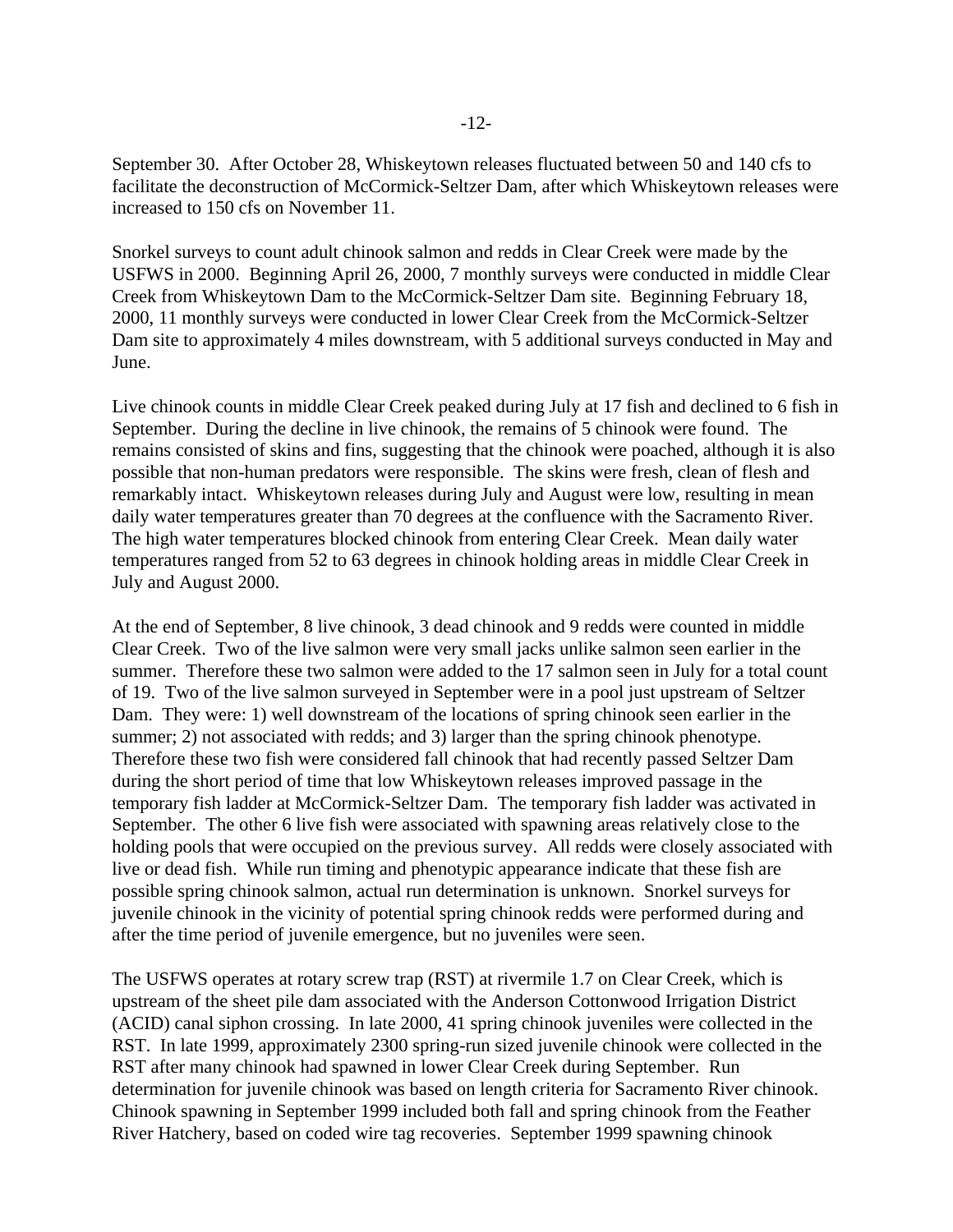probably also included early returning Clear Creek fall chinook and potentially included the descendants of Feather River spring chinook planted into Clear Creek in the early 1990's. The USFWS collected genetic samples from the 5 chinook that were killed by poachers and/or predators in July and August 2000.

# **Beegum Creek Tributary to Cottonwood Creek**

#### Monitoring, Management Activities, and Actions

A total of 120 spring-run chinook were counted in this years annual Beegum Creek snorkel survey. The known holding habitat of adult spring-run salmon was surveyed from the North and South Fork confluences downstream to the Highway 36 Bridge, a distance of approximately 7 miles. Three salmon carcasses were observed during spawning surveys in October. Tissue, scale and otolith samples were collected and archived for genetic research and age composition studies. Aerial redd surveys confirmed that spawning spring-run salmon in Beegum Creek remained spatially isolated from fall-run chinook salmon in Cottonwood Creek.

This years count of 120 is an increase from the 1997 cohort. Zero salmon were counted during the 1997 snorkel survey. Beegum Creek has been surveyed sporadically since 1973. Counts have ranged from a high of 477 adult chinook in 1998 to a low of 0 (1982, 1989, 1997). In most years less than 10 spring-run chinook have been counted.

## **Battle Creek**

#### Monitoring, Management Activities, and Actions

The USFWS' Northern Central Valley Fish and Wildlife Office monitors fish passage in Battle Creek using the Coleman National Fish Hatchery (CNFH) barrier dam. An estimated 40 unmarked, *possible* spring chinook salmon migrated above the Coleman barrier weir in Battle Creek between March 7 and September 1, 2000. In Battle Creek, the cohort replacement rate for 2000 was .4, which is less than 1.0 where subsequent cohorts failed to replace their parents and abundance declined. Derivation of this estimate is described below:

#### *Live trapping at the Coleman barrier weir*

Eight unmarked chinook salmon were captured between March 7 and May 21 in the live trap located at the Coleman barrier weir fish ladder. Two of the captured fish were identified as winter chinook salmon and six were identified as non-winter chinook salmon through genetic analysis. All six unmarked non-winter chinook sampled are considered to be *possible* spring chinook salmon based on collection date and phenotypic characteristics.

#### *Video monitoring at the Coleman barrier weir*

From May 22 through September 1, underwater videography was used to monitor passage at the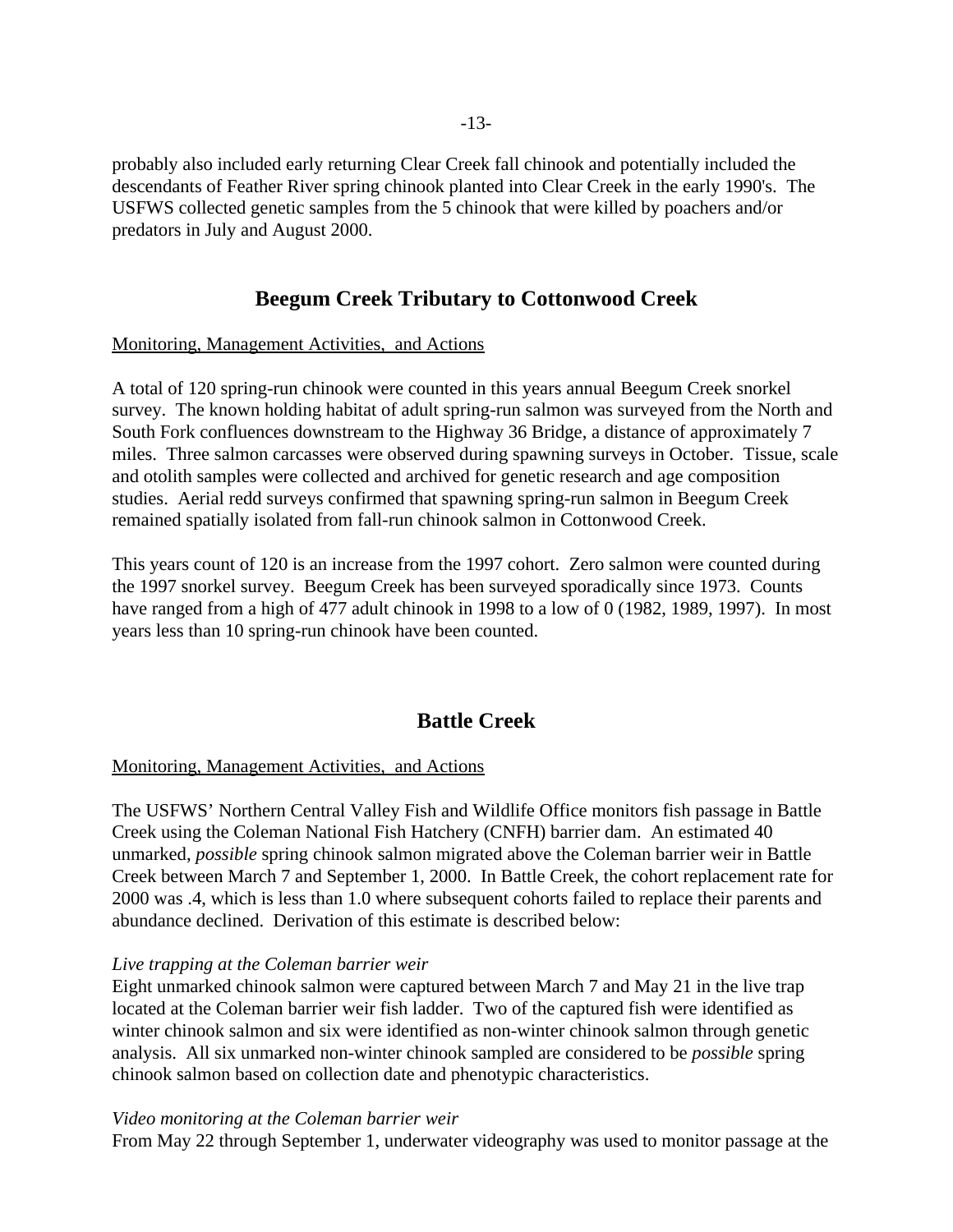Coleman barrier. An estimated total of 70 unmarked chinook salmon passed above the Coleman barrier weir during that time period. Thirty-four unmarked chinook salmon passed the weir between May 22 and July 15. These fish were not characterized to run based on phenotypic appearance. However, the run timing of these fish is characteristic of both spring and winter chinook salmon. No chinook salmon were observed passing the barrier weir between July 16 and August 13. From August 14 through September 1, underwater videography was used to observe 36 unmarked chinook salmon passing the barrier weir. Run designation of these fish is uncertain, however, based on the number of fish observed and run timing, these fish are assumed to be primarily early-arriving fall chinook salmon.

#### *Summary*

Combining the passage information gathered from both live trapping and underwater videography, a total of 40 unmarked (six during live trapping and 34 during video monitoring), *potential* spring chinook salmon were observed passing the Coleman barrier weir from March 7 through August 13, 2000. Actual passage timing was March 7 through July 15. No chinook were observed passing the weir between July 16 and August 13. While run timing and phenotypic appearance (of trapped fish) indicate that these fish are possible spring chinook salmon, actual run determination is unknown. The estimate of 40 potential spring chinook salmon observed passing the Coleman barrier weir was based on two assumptions: 1) all chinook salmon used the fish ladder to pass upstream of the barrier weir (i.e., no fish jumped over the barrier weir); and 2) salmon did not drift downstream over the barrier weir and return upstream via the fish ladder. We consider these assumptions to be reasonable as nearly all fish are thought to pass through the fish ladder while it is operating (i.e., no fish have been observed passing over the barrier weir during trapping or video monitoring). No spawning surveys were made to determine if there was temporal or spatial isolation between spawning spring-run and fall-run chinook salmon.

#### **Antelope Creek**

#### Monitoring, Management Activities, and Actions

A total of 9 spring-run chinook salmon were counted during this years annual Antelope Creek snorkel survey. This years survey involved participants from the Department, United States Forest Service, and Sierra Pacific Industries. Survey reaches included the North Fork from the North Fork Falls to the South Fork confluence, sections of the South Fork from the South Fork Falls to the South Fork confluence, and the main stem from the North and South Fork confluence to Little Grapevine Creek. The total distance surveyed is approximately 15 miles and represents the known holding habitat of adult spring-run chinook in Antelope Creek.

This years count of 9 salmon is an increase from the 1997 cohort. In 1997 zero salmon were counted during the annual snorkel survey. This is the twelfth year the Department has been conducting annual snorkel surveys to count spring-run salmon in Antelope Creek. From 1989 through 1997, counts ranged from zero to a high of 7. In 1998 a total of 154 spring-run chinook was counted. The Department has only limited records from the 1950's prior to these current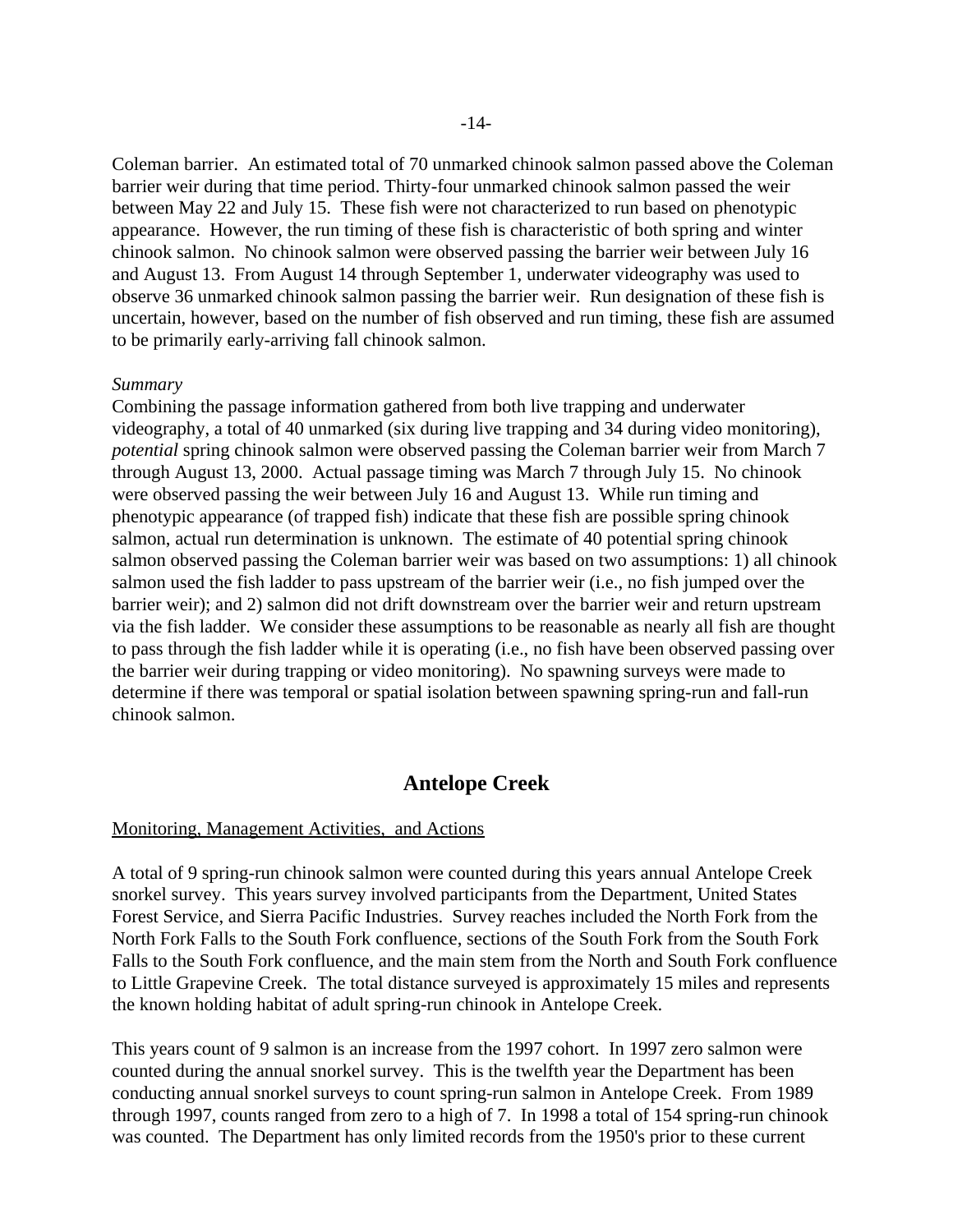surveys. In 1953 and 1956, 127 and 253 spring-run salmon, respectively, were counted at the Cone Kimball Dam. Forty spring-run salmon were observed at this dam in 1959. The Cone Kimball Dam was removed in the 1960's.

### **Yuba River**

#### Monitoring, Management Activities, and Actions

The Department continued surveys on the Yuba River in 2000 to document the initiation and distribution of spawning by chinook salmon. Spawning activity in September is believed to represent spring-run spawning based on historic information, although spring- and fall-run are not spatially isolated in the Yuba River. In 1998 and 1999, spawning began in the second week of September. In 2000, spawning was initiated the first week of September. No snorkel surveys are done on the Yuba River to count adult spring-run salmon.

The Department initiated a juvenile salmon outmigration survey during the 1999-2000 season and has continued in the 2000-2001 season. The objectives of the survey are to document outmigration patterns including timing, duration, and size at time of outmigration. Although spring- and fall-run spawning occurs in the same physical location, initial length frequency data from juveniles captured in the rotary screw trap during the 1999-2000 sampling season indicates the presents of both a dominate fall-run and a smaller population of spring-run chinook salmon. Further attempts are currently being made to differentiate spring-run by size at date differences through the operation of the rotary screw trap for an entire calender year.

The Department will initiate on March 1, 2001, a count/survey of adult spring-run ascending Daguerre Point Dam. The objectives of the survey are to document population size and timing of migration. Fish ascending Daguerre Point Dam during the historic migration period of springrun are believed to be spring-run chinook salmon. This data will provide information on life history strategies and current abundance of spring-run chinook salmon in the Yuba River.

Evaluation of fish passage alternatives at Daguerre Point Dam will be initiated by the Fish Passage Improvement Program of DWR. This is a cooperate effort in conjunction with the Department, USFWS, NMFS, Army Corps of Engineers, South Yuba River Citizens League, Yuba County Water Agency and other stakeholders, and will ultimately improve adult and juvenile anadromous fish passage at Daguerre Point Dam. It is anticipated that State and Federal environmental documentation will be initiated this year and completed within 12 months.

The Department extended operation of the during the 2000 diversion period. The Department operated the Hallwood-Cordua fish screen from mid-April through August. Additionally, the Department along with the USFWS and NMFS, has been working with Hallwood Irrigation Company and Cordua Irrigation District (H-C) for H-C to assume ownership from the Department, and upgrade the screen. H-C has assumed ownership and is currently upgrading the facility which is scheduled to be completed by the start of the 2001 irrigation season. The upgrades are interim measures until the evaluation of fish passage improvements at Daguerre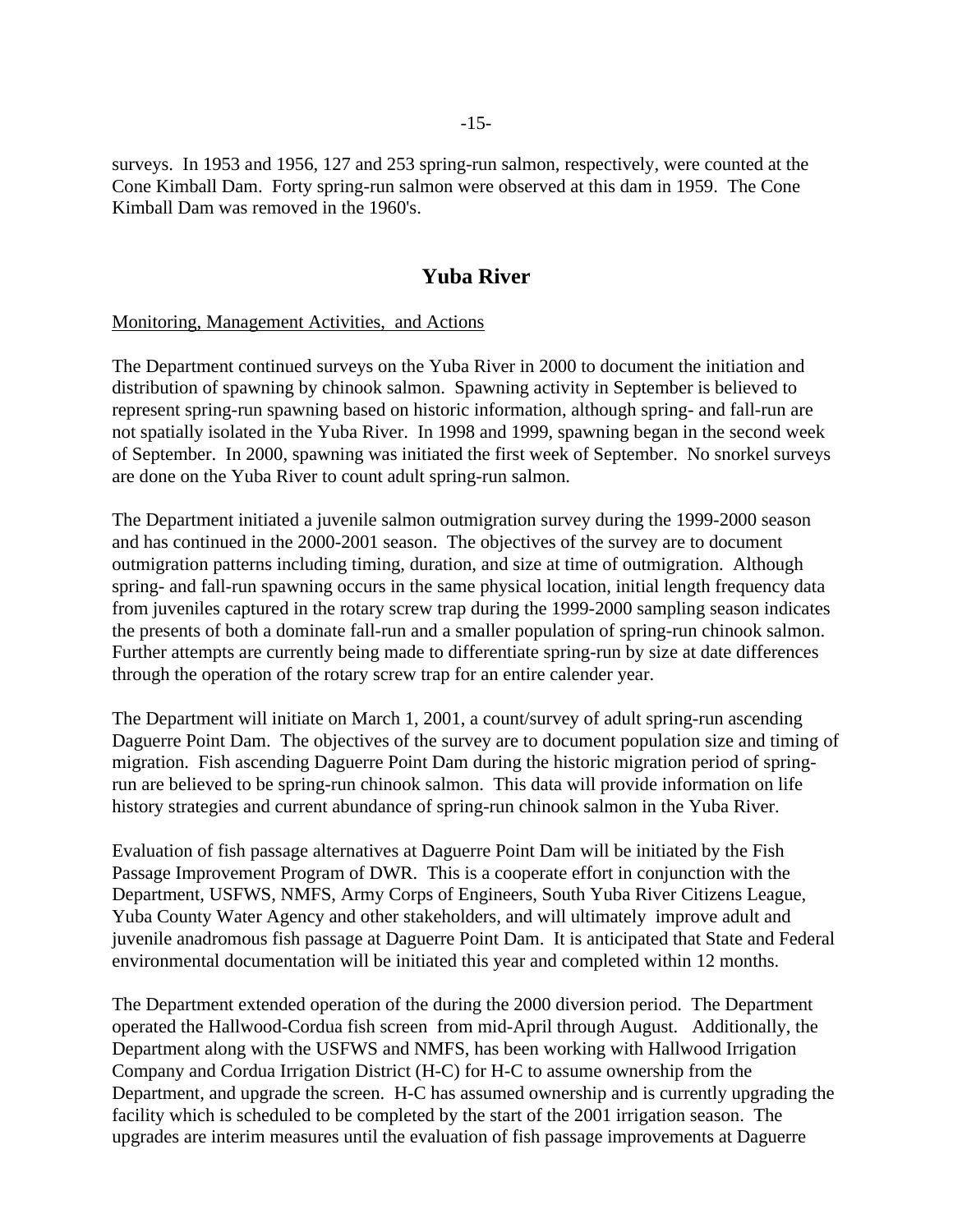Point Dam (their diversion point) are completed. The fish passage improvement alternative selected will dictate the type of screen needed on the H-C diversion. Additionally, H-C will operate the screen during all times diversions occur, whereas in the past the screen was operated by the Department.

Adult salmonids, including spring-run chinook salmon are attracted in to the Goldfields. The Goldfields are located along the Yuba River near Daguerre Point Dam, and cover an area of approximately 8,000 acres. The Goldfields have been the site of gold dredging for nearly 100 years and dredging continues today along with aggregate productions. The Goldfields are not suitable for anadromous fish. The Department along with USFWS, NMFS, has been working with owners of the Goldfields to construct a barrier to exclude adult salmonids, including springrun chinook salmon, from entering. The working group is currently modifying the preliminary design of the exclusion barrier (developed last year) by the USFWS as well as negotiating cost sharing. It is anticipated that the exclusion barrier will be constructed the summer of 2001 or 2002.

The Upper Yuba River Studies Program, initiated by CALFED in 1998, continues. The Program is a collaborative effort that will evaluate the feasibility to determine if introduction of wild chinook salmon and steelhead to the upper Yuba River watershed is biologically, environmentally, and socio-economically feasible over the long term. CALFED has approved \$6.7 million in funding to initiate the studies to evaluate restoration feasibility.

### **Sacramento - San Joaquin River Delta**

#### Monitoring, Management Activities, and Actions

To minimize the impact of state and federal water project operations on spring-run chinook salmon in the Delta, a Juvenile Chinook Salmon Protection Decision Process for October 2000 - January 2001 was developed. This document is similar to the Spring-run Salmon Protection Plan used in recent years, however it recognizes that other races of chinook salmon besides spring-run also emigrate through the Delta in the fall and winter and intends to provide protection for those races as well. It describes in greater detail, than previous plans, the types of information used by biologists to make decisions related to operations of the Delta Cross Channel and modification to the State Water Project/Central Valley Project (SWP/CVP) export pumping using CVPIA b(2) water and the newly created CALFED Environmental Water Account (EWA). The EWA enables manipulation of SWP/CVP exports to reduce impacts to fish in the Delta beyond the current "regulatory baseline" without affecting water deliveries to SWP/CVP contractors south of the Delta and is a prerequisite for the Endangered Species Act/California Endangered Species Act (ESA/CESA) commitments provided to water users as part of the CALFED Bay Delta Program.

The June 2000 annual report covered actions taken in the Delta relative to spring-run chinook through the spring 2000. As in the fall 1999, there was little precipitation and low river flows in the fall 2000. Under such conditions significant juvenile salmon movement downstream towards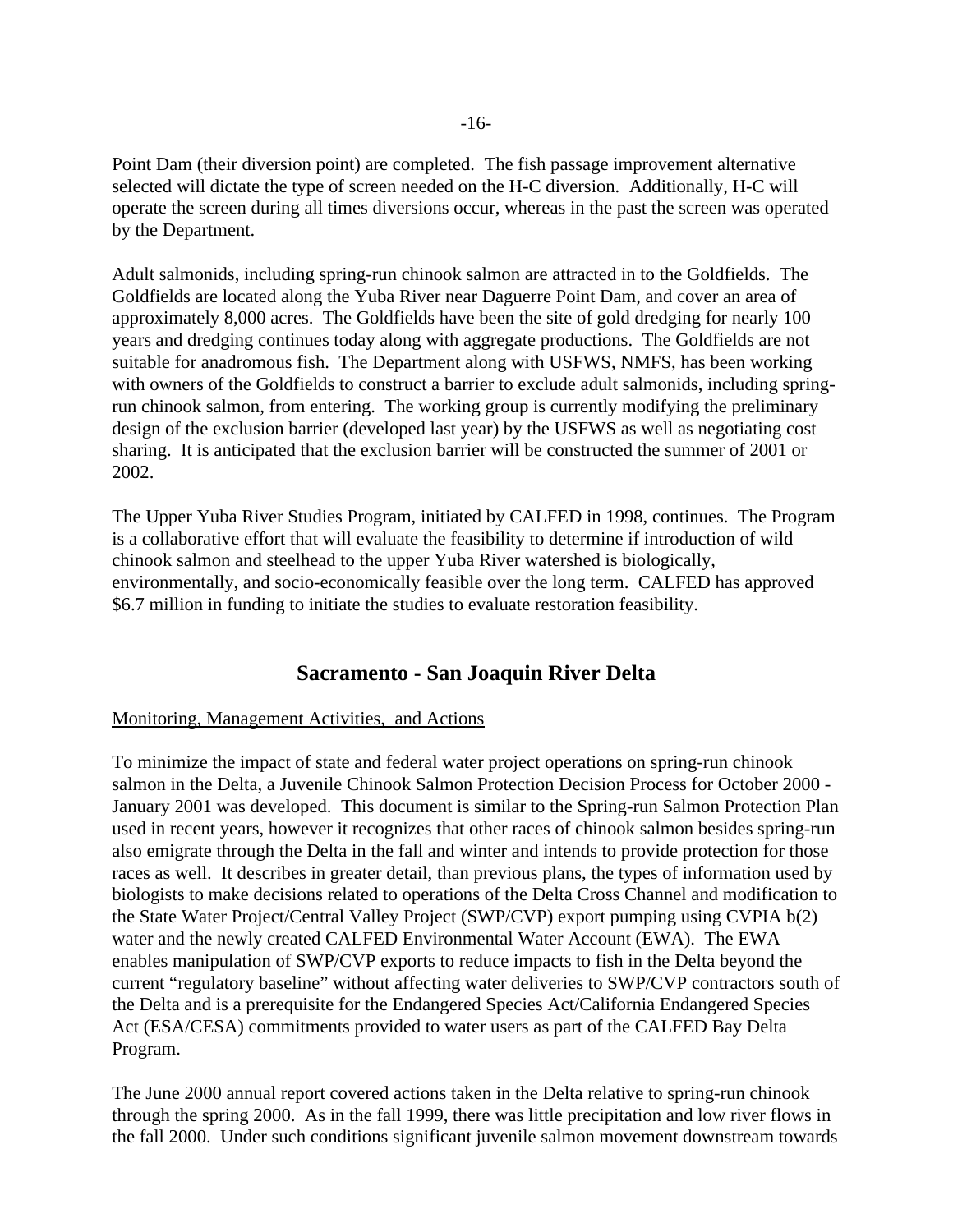the Delta generally does not occur. Small numbers of yearling spring-run moved out of Mill and Deer Creeks in October but monitoring indicated neither these fish or other chinook salmon, including juvenile winter-run, were moving downstream in the Sacramento River towards the Delta. Significant movement of yearling spring-run salmon from Mill and Deer Creeks was detected in late November and early December, coincident with minor storms. Later in December, juvenile salmon were first detected migrating past Knights Landing and Sacramento indicating salmon were migrating into the Delta, some of which are presumed to be spring-run. The Delta Cross Channel (DCC) gates were closed from December 22, 2000 to prevent salmon from migrating through the DCC into the interior Delta where evidence suggests their survival is relatively poor. When the salmon migration appeared to wane, the DCC gates were opened on December 27, 2000. Another spike in yearling spring- run salmon migration out of Mill and Deer Creeks occurred in conjunction with storms in mid-January. Salmon also migrated downstream in the main stem Sacramento River. The DCC gates were closed on January 14, 2001 based on monitoring at Sacramento, re-opened on January 23, and closed again on January 26 through January 31. The DCC gates are always closed from February 1 until May 20 pursuant to the Bay-Delta Water Quality Control Plan. On balance, the refined criteria and procedures for making DCC gate operations decisions in 2000-2001 ensured adequate consideration was given to all factors and produced better decisions than were made in December 1999.

Several short term adjustments to SWP/CVP exports were made in January and February 2001 to reduce losses and improve survival of juvenile chinook salmon, including spring-run yearlings, as well as steelhead and delta smelt in the SWP/CVP diversions. Reductions were generally between 6000-8000 cfs and of five days duration, except for the three day 3,000 cfs experiments described below. The timing of curtailments was based on monitoring of salmon migration into the Delta from the Sacramento basin and the number of salmon, steelhead and delta smelt seen at the SWP and CVP fish salvage facilities.

The movements of radio-tagged juvenile salmon released in the southern Delta were tracked during 3 day experiments, twice at high exports (about 10,000 cfs) and twice at low exports (about 3,000 cfs), to investigate the potential effects of reverse flows in southern Delta channels on salmon migration. Results have not been reported to date but should help biologists better understand the mechanisms influencing salmon survival in the Delta.

In November 2000, an extensive multi-disciplinary investigation related to operation of the DCC and effects on water movement, juvenile and adult salmon movements and Delta water quality was carried out. The purpose was to determine if alternative DCC gate operation strategies could be developed to preserve the benefits to migrating juvenile salmon survival of closing the gates and the benefits to water quality and supply of having the gates open. Results are being analyzed and will be reported first in February 2001 at the IEP conference and subsequently in technical reports and scientific journal articles. These studies may serve as pilot studies for a CALFED investigation leading to a decision on northern Delta facilities at the end of 2003.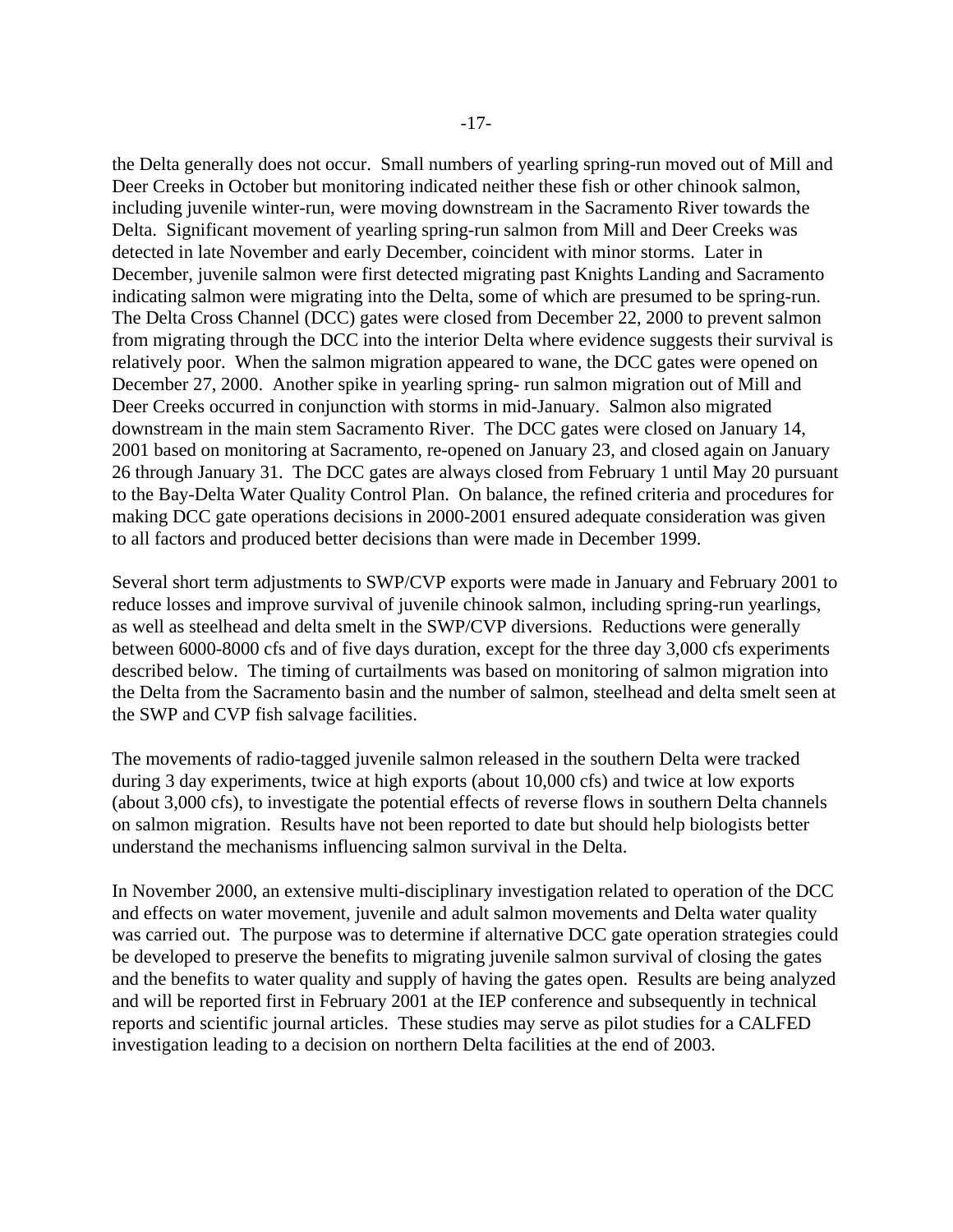# **APPENDIX A Adult Spring-Run Salmon Counts For 2000**